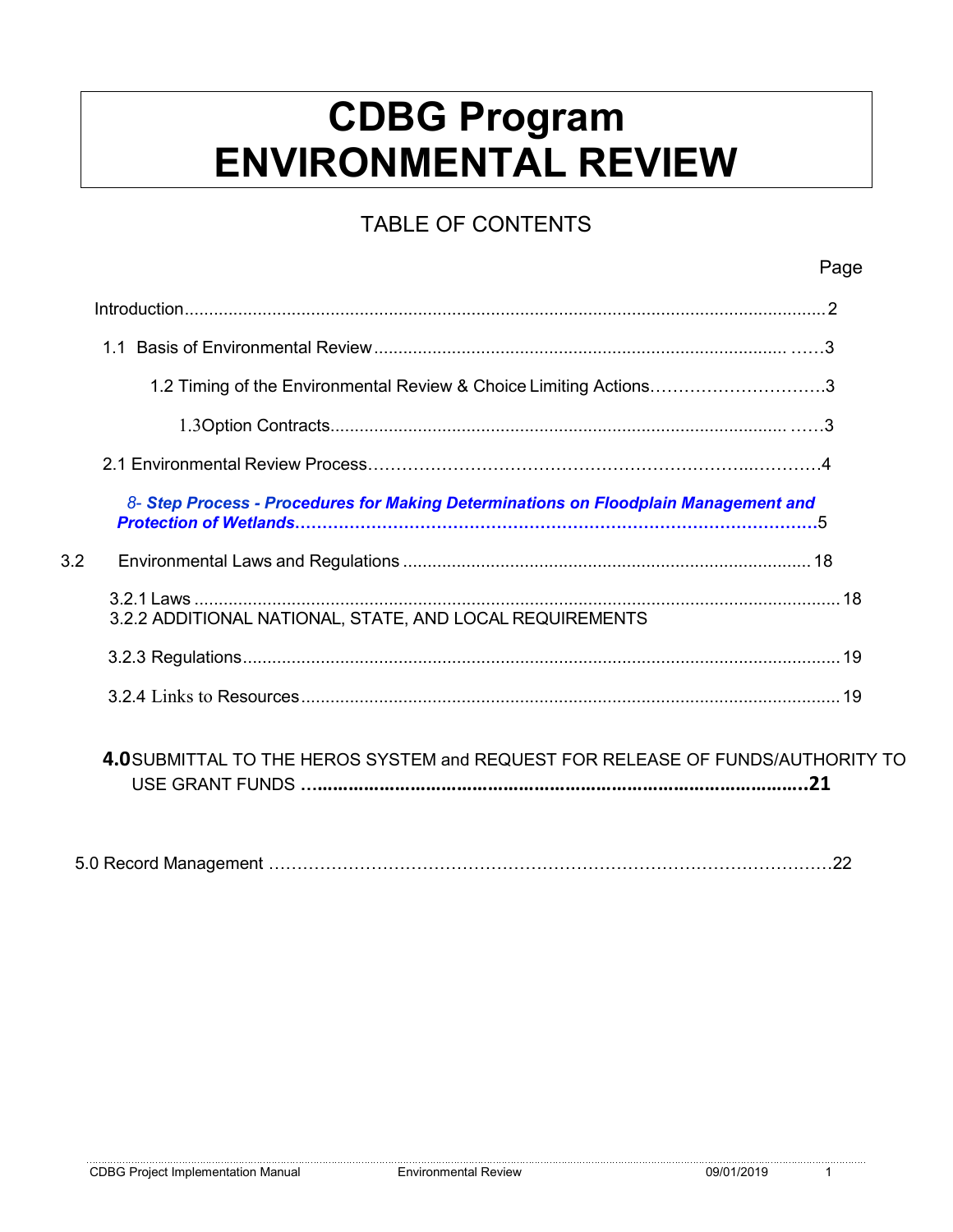# **CDBG ENVIRONMENTAL REVIEW**

### **Introduction**

The Grant Recipient (City) is responsible for compliance with federal environmental review requirements. This chapter includes a summary and basic understanding of the process. Any periodic updates provided by HUD environmental compliance staff will be required for CDBG Grant Recipients, and personnel completing the environmental review should be familiar with the resources and forms found on the HUD Environmental Review website (also known as "HUD Exchange").

HUD guidance uses the term Responsible Entity (RE) to refer to the unit of government responsible for meeting environmental review requirements, which includes the CDBG Grant Recipient. This means that the Grant Recipient is responsible for completing the review, with or without assistance from a third party, and certifying the results. When the Certifying Officer signs the documents, (s)he certifies that not only has the project been found to have or not have significant impacts on the environment, but also that the required process was completed to reach this finding.

The Certifying Officer should be the Chief Elected Official (Mayor), although the Grant Recipient may designate other employees as authorized signatories of these documents.

• The designation of other employees must be by resolution passed by the city council authorizing the signatories (by job title or by name).

The City of San Marcos has designated the City Manager as the Certifying officer.

For important HUD environmental regulations, see 24 CFR 58.

**24 CFR 58** - ENVIRONMENTAL REVIEW PROCEDURES FOR ENTITIES ASSUMING HUD ENVIRONMENTAL RESPONSIBILITIES

[http://www.ecfr.gov/cgi-bin/text](http://www.ecfr.gov/cgi-bin/text-idx?SID=fdd22c2693de6b6c3efcdc8abfedae04&mc=true&node=pt24.1.58&rgn=div5)[idx?SID=fdd22c2693de6b6c3efcdc8abfedae04&mc=true&node=pt24.1.58&rgn=div5](http://www.ecfr.gov/cgi-bin/text-idx?SID=fdd22c2693de6b6c3efcdc8abfedae04&mc=true&node=pt24.1.58&rgn=div5)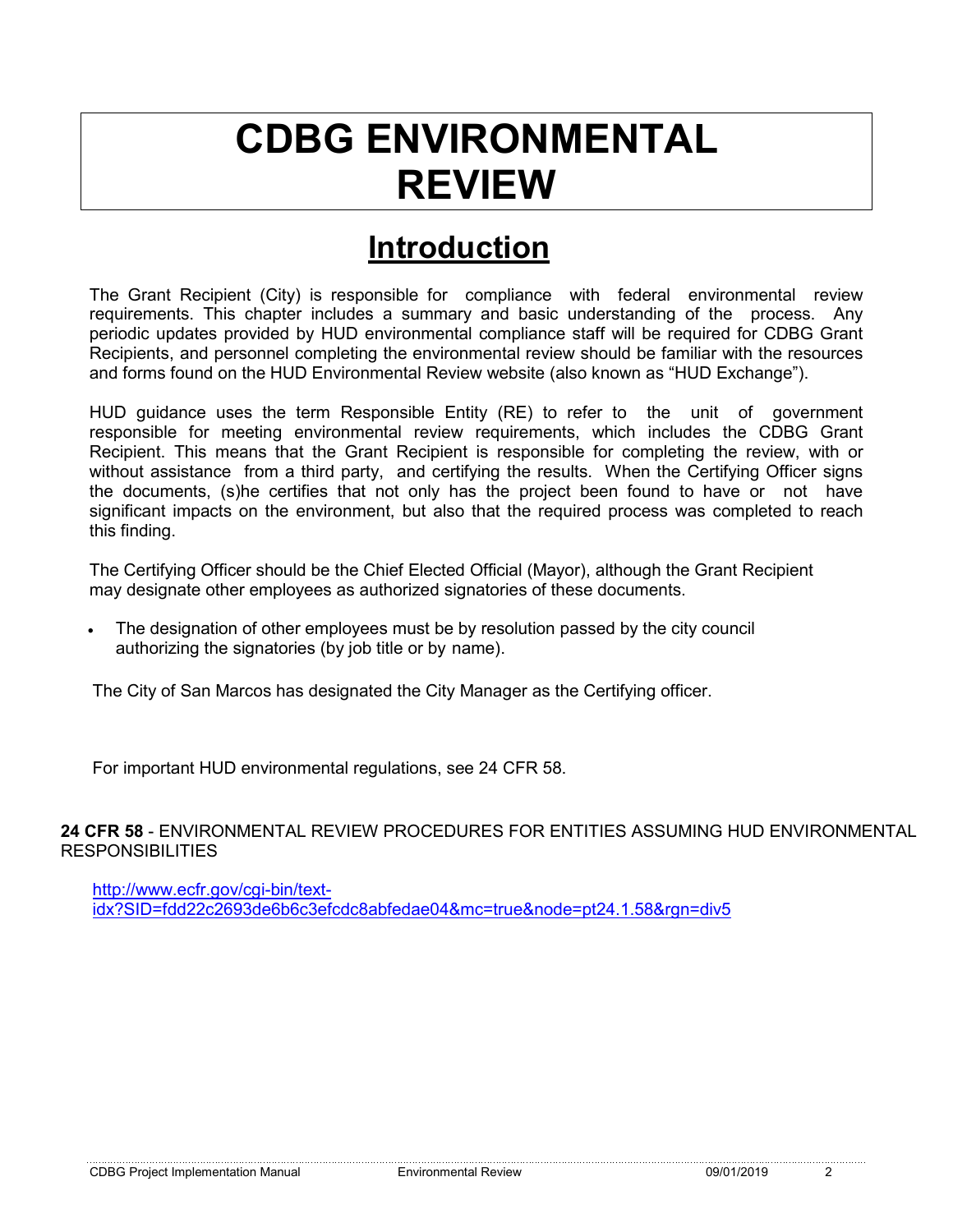#### **1.1 Basis of Environmental Review**

A key factor in performing an environmental review is the fact that the environmental review process must consider the ultimate effect of a proposed project. That is, the effects of both the CDBG and related project activities must be considered. For example, if CDBG funds are being used to

acquire a site for a new construction project, the ultimate effect of the project is not solely the acquisition of the site, but also the construction of the project, including infrastructure. Therefore, the environmental review must address the impacts of both the CDBG-funded land acquisition and the privately financed the project. The review must address the actual project site and the surrounding area.

#### **Basics of Environmental Review**

- 1) What is there now?
- 2) What will be there when the
- project is complete? construction of
- 3) How will this be accomplished?

#### **1.2 Timing of the Environmental Review & Choice Limiting Actions**

An important concept under environmental regulation is the timing of the environmental review. **An environmental review must be performed before any funds, regardless of source, are committed on an activity or a project. No activity or project may be undertaken if the activity or project would have an adverse environmental impact or limit the choice of reasonable alternatives. (24 CFR 58.22(a)).** This prohibition on "choice-limiting actions" prohibits physical activity, including acquisition, rehabilitation, and construction, as well as contracting for or committing to any of these actions.

Therefore, Responsible Entities are required to complete their environmental reviews, Requests for Release of Funds and clearance related paperwork **before**:

- Any commitment of CDBG funds for activities; and
- Any commitment of non-CDBG funds that would have an adverse environmental impact or limit the choice of alternative.
- A party may begin a project in good faith as a private project and is not precluded from later deciding to apply for federal assistance. If the choice-limiting action was undertaken prior to the resolution authorizing submittal of a request for CDBG funding, the activity that was started is **not** required to be suspended. However, when a unit of local government applies for CDBG funding, it must cease *further* **choice-limiting actions** (including additional commitment of funds) on the project until the environmental review process is complete.

#### **1.3 Option Contracts**

A contract to purchase property for a CDBG project before the environmental review is completed is considered a "choice limiting action" and must be avoided until after the environmental review process is completed. However, there is one action that may be taken beforehand that might conclude in acquisition once the environmental review process is completed: an option contract. An option contract is a useful tool for grantees to obtain site control while allowing time to complete the environmental review.

Option contracts may be used to gain site control of any type of property, including commercial, industrial, residential for any proposed activity or reuse, including demolition, new construction, and conversion of use.

CDBG Project Implementation Manual Environmental Review 09/01/2019 3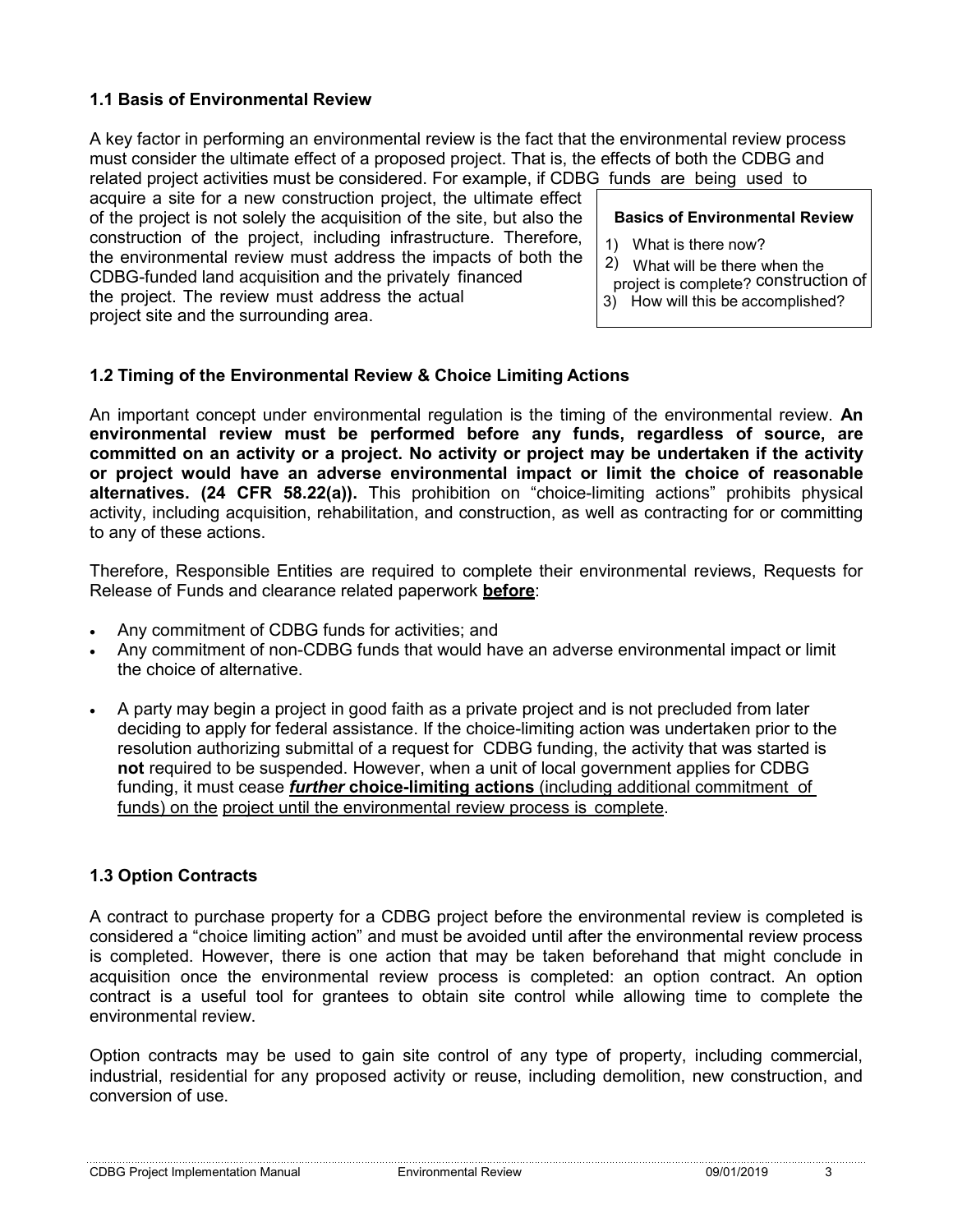A real estate option contract or agreement is a legal agreement between the potential buyer of real property and the owner of that property. The real estate option agreement gives the potential buyer the exclusive right to buy the property at a specific price within a specific time period. The option agreement does not impose any obligation upon the potential buyer to purchase the property. The option agreement does obligate the seller to sell at the specified price if the potential buyer exercises the option to buy in the manner described in the contract.

HUD's regulations at 24 CFR 58.22(d) allow for an option agreement for any project prior to the completion of the environmental review when the following requirements are met:

*(1) the option agreement is subject to a determination by the recipient on the desirability of the property for the project as a result of the completion of the environmental review in accordance with 24 CFR Part 58; and*

*(2) the cost of the option is a nominal portion of the purchase price.*

The provision allows flexibility regarding the term ''nominal'' and any reasonable interpretation is acceptable. For instance, it is reasonable to conclude that the nominal amount for option contracts will vary depending upon the local real estate market and the purchase price**. However, similar contracts with contingencies language for acquisition of property that does not meet the above requirements are not acceptable for environmental review purposes**

Note: For contracts with contingencies other than the approved environmental option language (example – procurement contingencies), contact your Contract Specialist.

## **2.1 Environmental Review Process**

Under 24 CFR Section 58.30(b), the environmental review process should begin as soon as the Grant Recipient determines the projected use of HUD assistance. HUD considers the earliest determination of "the projected use of HUD assistance" as noted in 24 CFR 58.30 to be any formal action taken by the Grant Recipient (Responsible Entity) to prepare for or file an application for CDBG funding.

#### **Step 1 Determine Project Description**

A complete and clear project description is the first step in the environmental review process. The project description should provide location specific information and geographic boundaries, a delineation of all activities included in the overall scope of the project as well as a description of the existing conditions of the site. This should include specific addresses of locations of where the work is located or will be performed. *However, all* elements described in the contract Performance Statement must be included in the description; in addition, any activities not funded by the CDBG grant but that are part of the aggregate impact of the project on the environment must also be included in the description and in the environmental assessment*,* including any business attached to a CDBG project. This description is the foundation for the review process and must be listed on the Environmental Review Record Summary Sheet.

Grant Recipients must complete an environmental review for each project, including all functionally and geographically-related activities and the associated administration and engineering work.

• Executing a service contract for administration or engineering work necessary to complete the project is not considered a "choice limiting action" and does not violate 24 CFR 58.22. Therefore, it is no longer necessary to file an exemption for administration and engineering services separate from the environmental review for the related activity.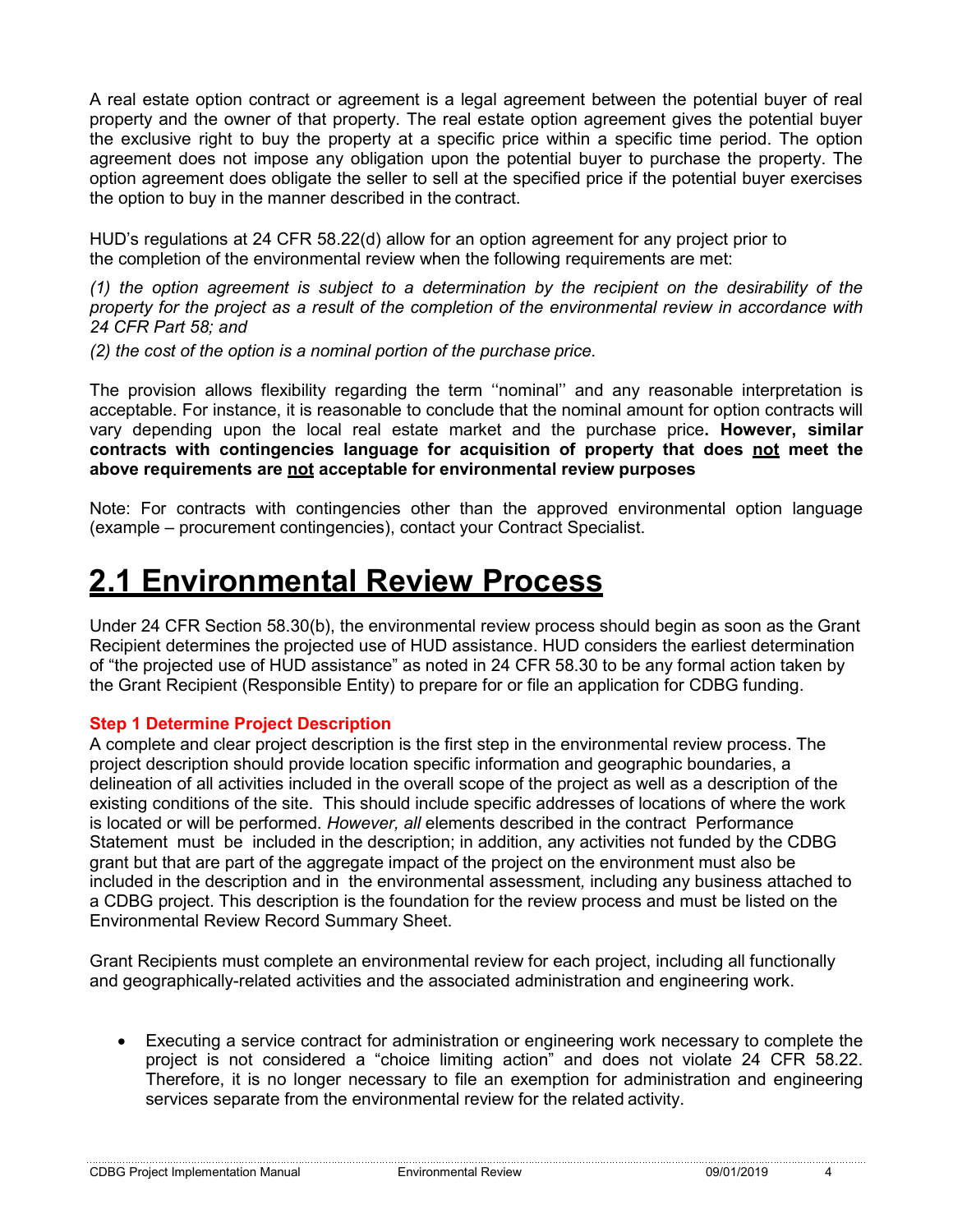#### **Projects in a Floodway**

Infrastructure projects in areas mapped as "floodways" may be funded if:

- The infrastructure is installed below the floodway using directional drilling below ground level (any potential erosion issues will be addressed in the 8-Step Process; or
- The infrastructure is elevated above the floodway and installed above the base flood level. such as pipelines mounted to existing bridges above the base flood mark.
- No housing or other structures "not functionally dependent" on the waterway will be funded if located within the floodway itself.

#### **Projects in a Floodplain**

Responsible Entity (RE) completing projects in a floodplain must complete the 8-Step Process and must participate in the National Flood Insurance Program (NFIP). The RE must provide documentation to which indicates that it has received approval from the Texas Water Development Board (TWDB) as the NFIP State Coordinating Agency that ordinances or orders, as appropriate, necessary for the RE to be eligible to participant in the NFIP have been adopted.

**8-Step Process - Procedures for Making Determinations on Floodplain Management and Protection of Wetlands - 24 CFR** Part **55 – Subsection C**

**The Decision making process:** Except for actions covered by §55.12(a), the decision making process for compliance with this part contains eight steps, including public notices and an examination of practicable alternatives when addressing floodplains and wetlands. The steps to be followed in the decision making process are as follows:

#### **Step 1.**

Determine whether the proposed action is located in the 100-year floodplain (500-year floodplain for critical actions) or results in new construction in a wetland. If the action does not occur in a floodplain or result in new construction in a wetland, then no further compliance with this part is required. The following process shall be followed by HUD (or the responsible entity) in making wetland determinations.

- (1) Refer to §55.28(a) where an applicant has submitted with its application to HUD (or to the recipient under programs subject to 24 CFR part 58) an individual Section 404 permit (including approval conditions and related environmental review).
- (2) Refer to §55.2(b)(11) for making wetland determinations under this part.
- (3) For proposed actions occurring in both a wetland and a floodplain, completion of the decision making process under §55.20 is required regardless of the issuance of a Section 404 permit. In such a case, the wetland will be considered among the primary natural and beneficial functions and values of the floodplain.

#### **Step 2**.

Notify the public and agencies responsible for floodplain management or wetlands protection at the earliest possible time of a proposal to consider an action in a 100-year floodplain (or a 500-year floodplain for a Critical Action) or wetland and involve the affected and interested public and agencies in the decision making process.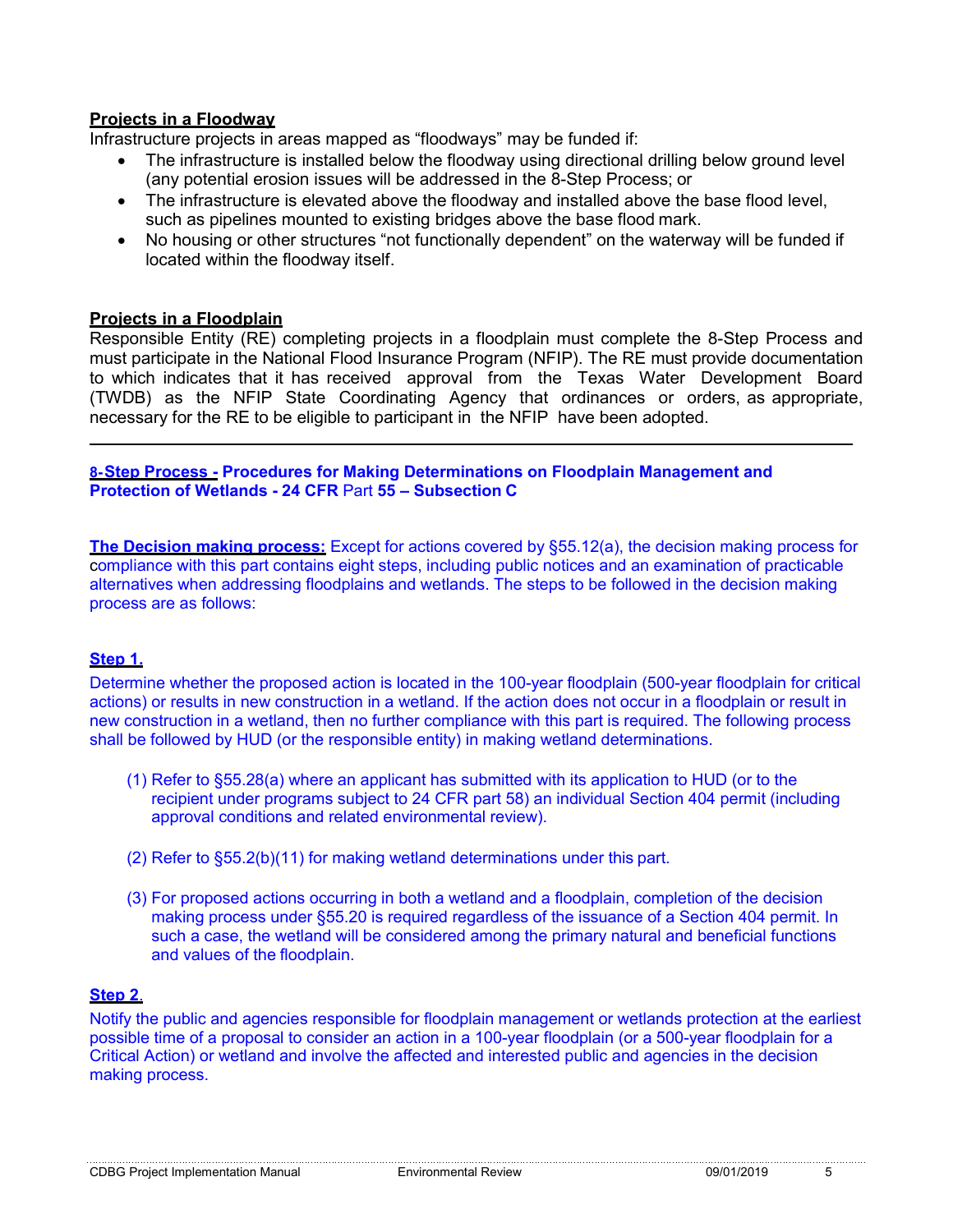- (1) The public notices required by paragraphs (b) and (g) of this section may be combined with other project notices wherever appropriate. Notices required under this part must be bilingual if the affected public is largely non-English speaking. In addition, all notices must be published in an appropriate local printed news medium, and must be sent to federal, state, and local public agencies, organizations, and, where not otherwise covered, individuals known to be interested in the proposed action.
- (2) A minimum of 15 calendar days shall be allowed for comment on the public notice.
- (3) A notice under this paragraph shall state: The name, proposed location, and description of the activity; the total number of acres of floodplain or wetland involved; the related natural and beneficial functions and values of the floodplain or wetland that may be adversely affected by the proposed activity; the HUD approving official (or the Certifying Officer of the responsible entity authorized by 24 CFR part 58); and the phone number to call for information. The notice shall indicate the hours of HUD or the responsible entity's office, and any Web site at which a full description of the proposed action may be reviewed.

#### **Step 3.**

Identify and evaluate practicable alternatives to locating the proposed action in a 100-year floodplain (or a 500-year floodplain for a Critical Action) or wetland.

- (1) Except as provided in paragraph (c)(3) of this section, HUD's or the responsible entity's consideration of practicable alternatives to the proposed site selected for a project should include:
	- Locations outside and not affecting the 100-year floodplain (or the 500-year floodplain for a Critical Action) or wetland;
	- Alternative methods to serve the identical project objective, including feasible technological alternatives; and
	- A determination not to approve any action proposing the occupancy or modification of a floodplain or wetland.

(2) Practicability of alternative sites should be addressed in light of the following:

- Natural values such as topography, habitat, and hazards;
- Social values such as aesthetics, historic and cultural values, land use patterns, and environmental justice; and
- Economic values such as the cost of space, construction, services, and relocation.
- (3) For multifamily projects involving HUD mortgage insurance that are initiated by third parties, HUD's consideration of practicable alternatives should include a determination not to approve the request.

#### **Step 4.**

Identify and evaluate the potential direct and indirect impacts associated with the occupancy or modification of the 100-year floodplain (or the 500-year floodplain for a Critical Action) or the wetland and the potential direct and indirect support of floodplain and wetland development that could result from the proposed action.

(1) *Floodplain evaluation:* The focus of the floodplain evaluation should be on adverse impacts to lives and property, and on natural and beneficial floodplain values. Natural and beneficial values include: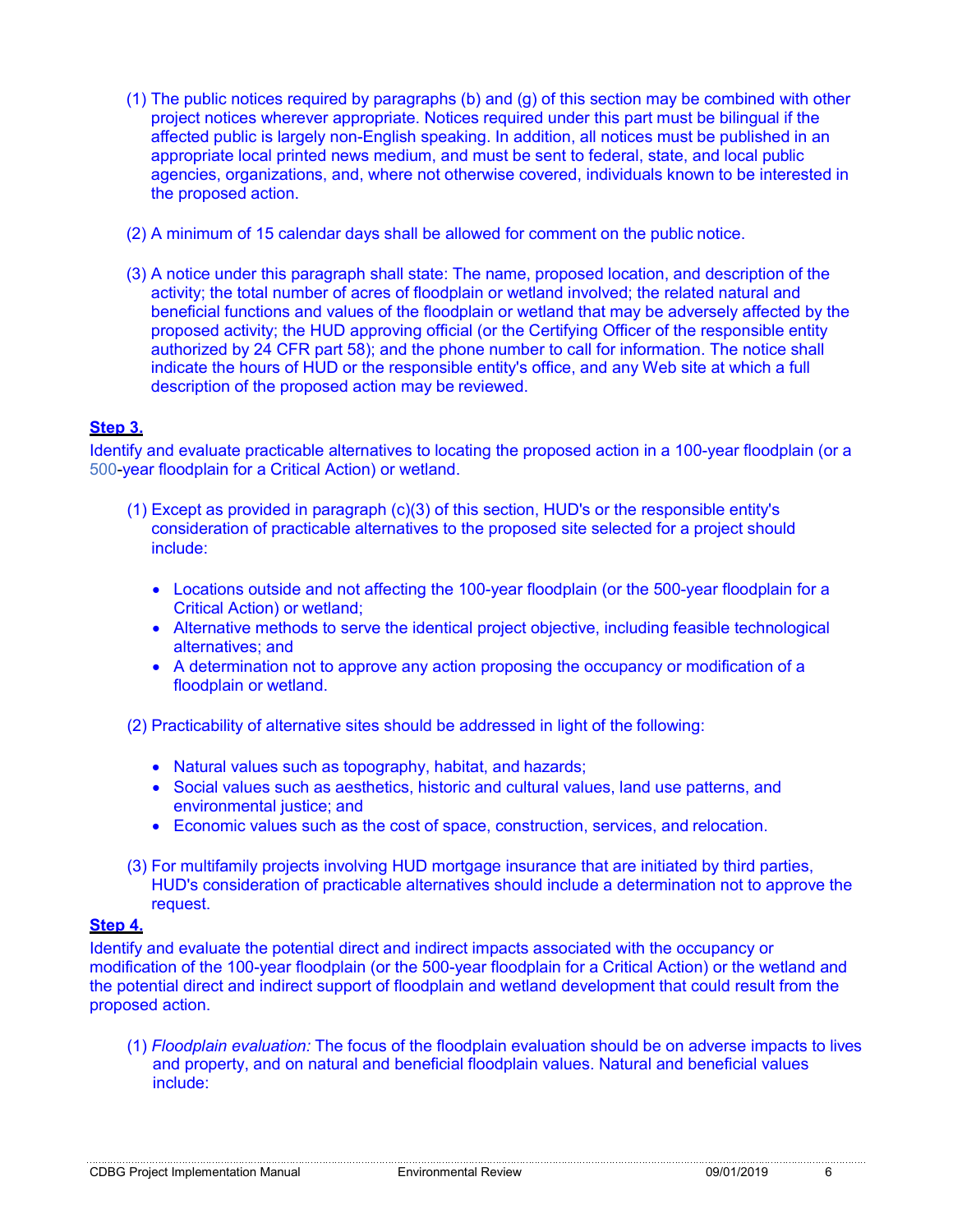- Water resources such as natural moderation of floods, water quality maintenance, and groundwater recharge;
- Living resources such as flora and fauna;
- Cultural resources such as archaeological, historic, and recreational aspects; and
- Agricultural, aquacultural, and forestry resources.
- (2) *Wetland evaluation:* In accordance with Section 5 of Executive Order 11990, the decision maker shall consider factors relevant to a proposal's effect on the survival and quality of the wetland. Among these factors that should be evaluated are:
	- Public health, safety, and welfare, including water supply, quality, recharge, and discharge; pollution; flood and storm hazards and hazard protection; and sediment and erosion;
	- Maintenance of natural systems, including conservation and long-term productivity of existing flora and fauna; species and habitat diversity and stability; natural hydrologic function; wetland type; fish; wildlife; timber; and food and fiber resources;
	- Cost increases attributed to wetland-required new construction and mitigation measures to minimize harm to wetlands that may result from such use; and
	- Other uses of wetlands in the public interest, including recreational, scientific, and cultural uses.

#### **Step 5.**

Where practicable, design or modify the proposed action to minimize the potential adverse impacts to and from the 100-year floodplain (or the 500-year floodplain for a Critical Action) or the wetland and to restore and preserve its natural and beneficial functions and values.

- (1) Minimization techniques for floodplain and wetland purposes include, but are not limited to: the use of permeable surfaces, natural landscape enhancements that maintain or restore natural hydrology through infiltration, native plant species, bioswales, evapotranspiration, stormwater capture and reuse, green or vegetative roofs with drainage provisions, and Natural Resource Conservation Service conservation easements. Flood-proofing and elevating structures, including freeboard above the required base flood elevations, are also minimization techniques for floodplain purposes.
- (2) Appropriate and practicable compensatory mitigation is recommended for unavoidable adverse impacts to more than one acre of wetland. Compensatory mitigation includes, but is not limited to: permitee-responsible mitigation, mitigation banking, in-lieu fee mitigation, the use of preservation easements or protective covenants, and any form of mitigation promoted by state or Federal agencies. The use of compensatory mitigation may not substitute for the requirement to avoid and minimize impacts to the maximum extent practicable.
- (3) Actions covered by §55.12(a) must be rejected if the proposed minimization is financially or physically unworkable. All critical actions in the 500-year floodplain shall be designed and built at or above the 100-year floodplain (in the case of new construction) and modified to include:
	- Preparation of and participation in an early warning system;
	- An emergency evacuation and relocation plan;
	- Identification of evacuation route(s) out of the 500-year floodplain; and
	- Identification marks of past or estimated flood levels on all structures.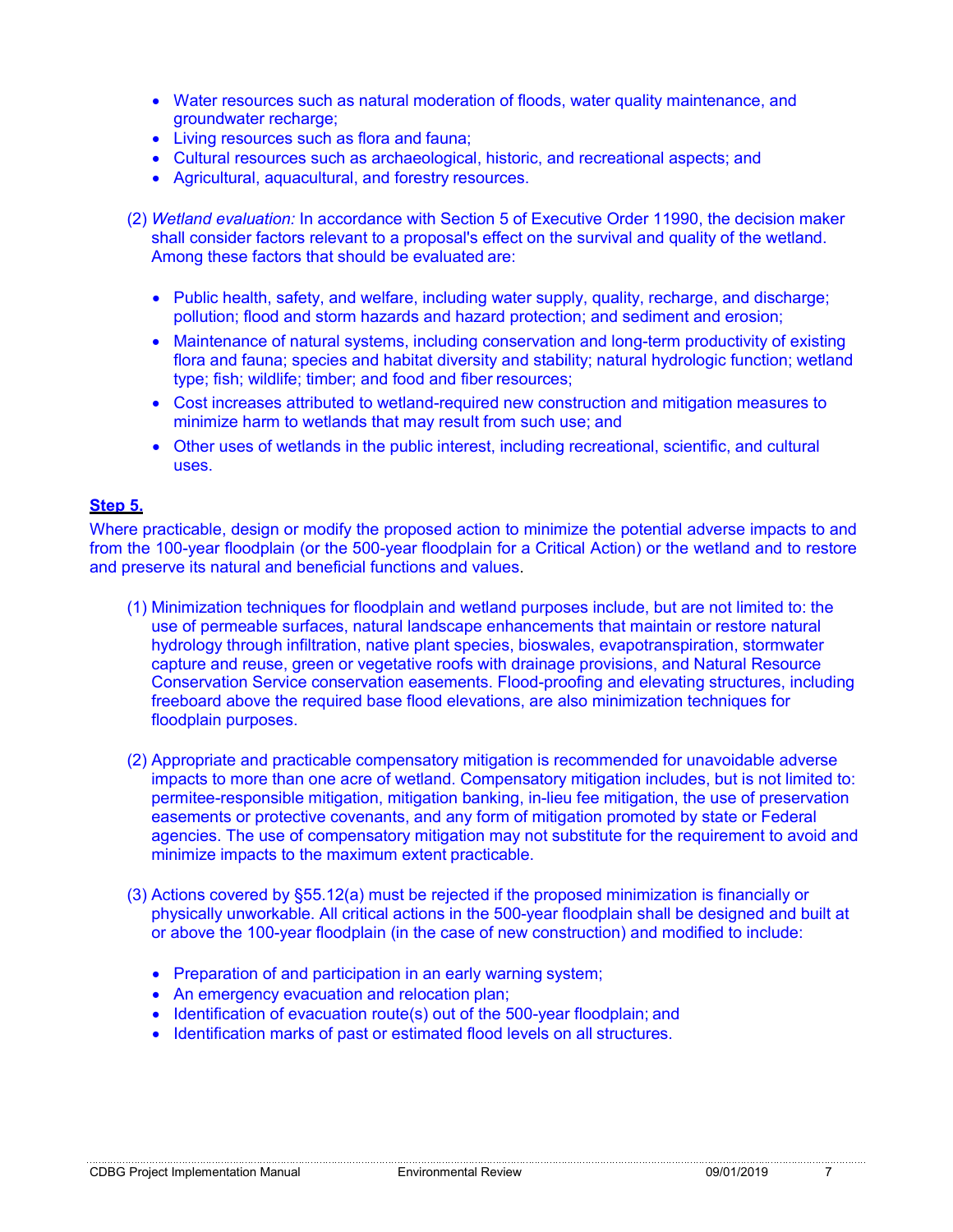#### **Step 6.**

Reevaluate the proposed action to determine:

- (1) Whether the action is still practicable in light of exposure to flood hazards in the floodplain or wetland, possible adverse impacts on the floodplain or wetland, the extent to which it will aggravate the current hazards to other floodplains or wetlands, and the potential to disrupt the natural and beneficial functions and values of floodplains or wetlands; and
- (2) Whether alternatives preliminarily rejected at Step 3 (paragraph (c)) of this section are practicable in light of information gained in Steps 4 and 5 (paragraphs (d) and (e)) of this section.
	- The reevaluation of alternatives shall include the potential impacts avoided or caused inside and outside the floodplain or wetland area. The impacts should include the protection of human life, real property, and the natural and beneficial functions and values served by the floodplain or wetland.
	- A reevaluation of alternatives under this step should include a discussion of economic costs. For floodplains, the cost estimates should include savings or the costs of flood insurance, where applicable; flood proofing; replacement of services or functions of critical actions that might be lost; and elevation to at least the base flood elevation for sites located in floodplains, as appropriate on the applicable source under §55.2(b)(1). For wetlands, the cost estimates should include the cost of filling the wetlands and mitigation.

#### **Step 7.**

- (1) If the reevaluation results in a determination that there is no practicable alternative to locating the proposal in the 100-year floodplain (or the 500-year floodplain for a Critical Action) or the wetland, publish a final notice that includes:
	- The reasons why the proposal must be located in the floodplain or wetland;
	- A list of the alternatives considered in accordance with paragraphs $(c)(1)$  and  $(c)(2)$  of this section; and
	- All mitigation measures to be taken to minimize adverse impacts and to restore and preserve natural and beneficial functions and values.
- (2) In addition, the public notice procedures of §55.20(b)(1) shall be followed, and a minimum of 7 calendar days for public comment before approval of the proposed action shall be provided.

#### **Step 8.**

Upon completion of the decision making process in Steps 1 through 7, implement the proposed action. There is a continuing responsibility on HUD (or on the responsible entity authorized by 24 CFR part 58) and the recipient (if other than the responsible entity) to ensure that the mitigating measures identified in Step 7 are implemented.

#### **Step 2 Determine Level of Review**

The RE must determine the most appropriate level of review for the grant-funded project. (See Exhibit 1)Summary of Levels of Environmental Review & Documentation Required in ERR). It is critical that the project receive an adequate review to meet statutory requirements; however, it is not appropriate to require reviews that exceed the statutory guidance.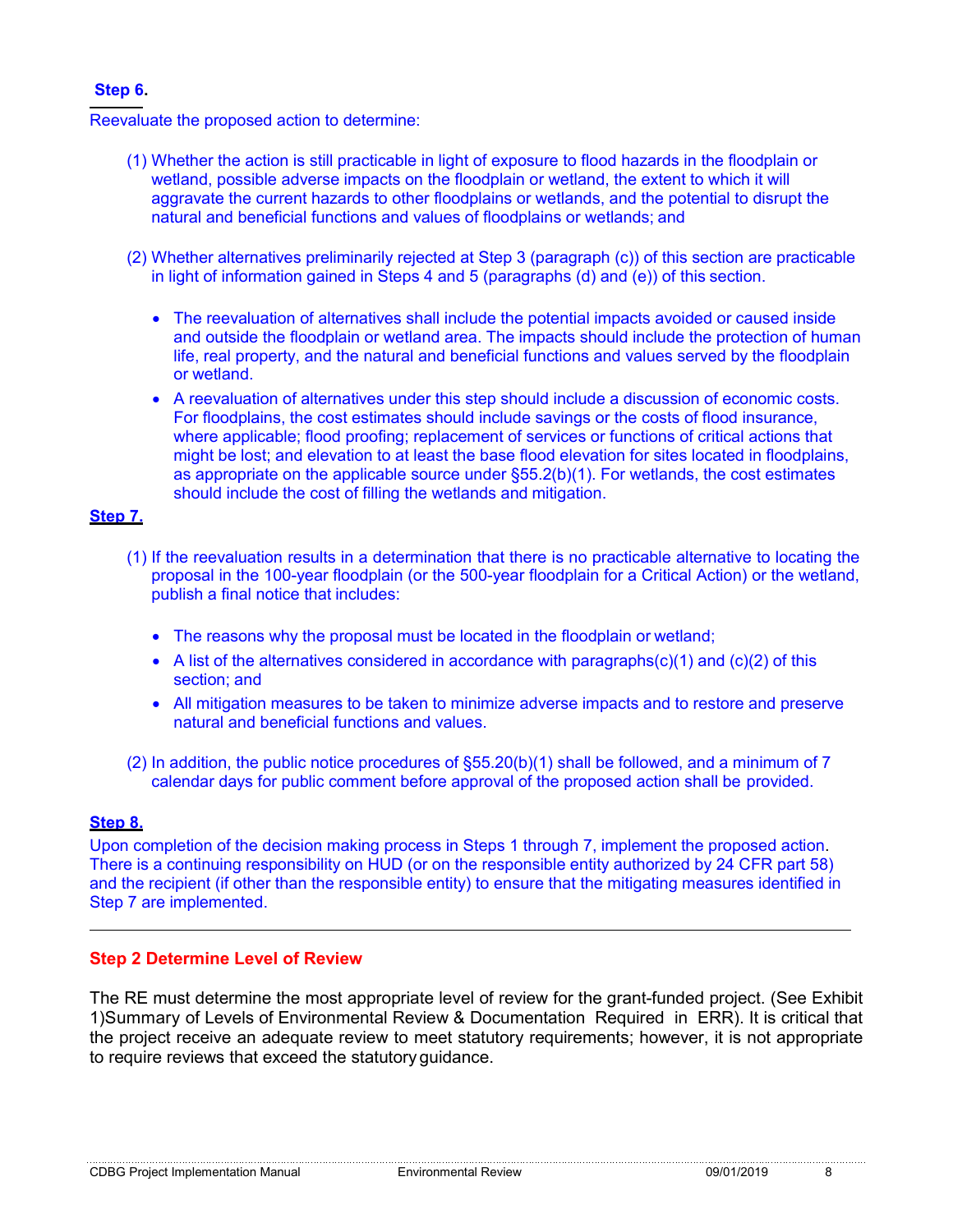rev. 1-27-2010

|                                                                                                                                                                                                                                                  |                                                                                                                                                                                                      | <b>LEVEL OF ENVIRONMENTAL REVIEW</b>                                                                                                                                                                                                                                                                   |                                                                    |  |  |  |  |
|--------------------------------------------------------------------------------------------------------------------------------------------------------------------------------------------------------------------------------------------------|------------------------------------------------------------------------------------------------------------------------------------------------------------------------------------------------------|--------------------------------------------------------------------------------------------------------------------------------------------------------------------------------------------------------------------------------------------------------------------------------------------------------|--------------------------------------------------------------------|--|--|--|--|
| 58.34<br>Exempt                                                                                                                                                                                                                                  | 58.35(b)<br>Categorically Excluded NOT subject to 58.5                                                                                                                                               | 58.35(a)<br>58.35(a)<br>Categorically Excluded AND<br>Categorically Excluded AND subject to 58.5 statutory authorities:<br>subject to 58.5 "A" checked<br>"B" checked for one or more on Statutory Worksheet*<br>for all on Statutory<br>Worksheet*                                                    | 58.36<br><b>NEPA</b><br>Environmental<br>Assessment                |  |  |  |  |
| <b>TYPE OF ACTIVITIES</b>                                                                                                                                                                                                                        |                                                                                                                                                                                                      |                                                                                                                                                                                                                                                                                                        |                                                                    |  |  |  |  |
| Environmental and other studies                                                                                                                                                                                                                  | Tenant-based rental assistance                                                                                                                                                                       |                                                                                                                                                                                                                                                                                                        |                                                                    |  |  |  |  |
| Resource Identification                                                                                                                                                                                                                          | Supportive services such as health care, housing<br>services, permanent housing placement, day care,                                                                                                 | Acquisition, repair, improvement, reconstruction, or rehabilitation of public facilities and improvements<br>(other than buildings) when the facilities and improvements are already in place and will be retained in the                                                                              | Activities not exempt<br>or categorically<br>excluded.             |  |  |  |  |
| Development of plans and strategies                                                                                                                                                                                                              | nutritional services, short-term payments for rent,<br>mortgage, or utilities, assistance in gaining access to                                                                                       | same use without change in size or capacity of more than 20%<br>Replacement of water or sewer lines<br>$\bullet$                                                                                                                                                                                       |                                                                    |  |  |  |  |
| Information and financial services                                                                                                                                                                                                               | government benefits.                                                                                                                                                                                 | Reconstruction of curbs & sidewalks<br>$\bullet$<br>$\bullet$<br>repaving of streets                                                                                                                                                                                                                   | Generally, new<br>construction of 5 or                             |  |  |  |  |
| Administrative and Management Activities                                                                                                                                                                                                         | Operating costs including maintenance, furnishings,<br>security, equipment, operation, supplies, utilities, staff                                                                                    | Special projects directed toward the removal of material and architectural barriers that restrict the mobility of and                                                                                                                                                                                  | more homes, and<br>conversion from one                             |  |  |  |  |
| Public services, i.e., employment, crime<br>prevention, child care, health, drug abuse,                                                                                                                                                          | training and recruitment                                                                                                                                                                             | accessibility to the elderly and handicapped.                                                                                                                                                                                                                                                          | type of land use to<br>another.                                    |  |  |  |  |
| education, counseling, energy conservation,<br>welfare, recreational needs                                                                                                                                                                       | Economic development activities including equipment<br>purchase, inventory financing, interest subsidy, operating<br>costs, and other expenses not associated with                                   | Single Family Housing Rehab<br>Unit density is not increased beyond 4 units,                                                                                                                                                                                                                           |                                                                    |  |  |  |  |
| Inspections and testing for hazards or defects                                                                                                                                                                                                   | construction or expansion                                                                                                                                                                            | Project doesn't involve change in land use from residential to non-residential<br>$\bullet$<br>The footprint of the building in not increased in a floodplain or a wetland.<br>$\bullet$                                                                                                               |                                                                    |  |  |  |  |
| Purchase insurance and tools                                                                                                                                                                                                                     | Activities to assist homeownership of existing dwelling<br>units or units under construction, including closing costs                                                                                | Multifamily Housing Rehab                                                                                                                                                                                                                                                                              |                                                                    |  |  |  |  |
| Engineering or design costs                                                                                                                                                                                                                      | and down payment assistance to homebuyers, interest<br>buy downs or other actions resulting in transfer of title.                                                                                    | Unit density change is not more than 20%<br>$\bullet$<br>Project doesn't involve change in land use from residential to non-residential                                                                                                                                                                |                                                                    |  |  |  |  |
| Technical assistance and training                                                                                                                                                                                                                | Affordable housing pre-development costs: legal                                                                                                                                                      | Cost of rehabilitation is less than 75% of the estimated cost of replacement after rehab<br>$\bullet$                                                                                                                                                                                                  |                                                                    |  |  |  |  |
| Temporary or permanent improvements that do<br>not alter environmental conditions and are<br>limited to protection, repair or restoration<br>activities to control or arrest the effects from<br>disasters or imminent threats to public safety, | consulting, developer and other site-option costs, project<br>financing, administrative costs for loan commitments,<br>zoning approvals, and other activities which don't have a<br>physical impact. | <b>Non-Residential Structures</b><br>Facilities and improvements were in place and will not be changed in size or capacity by more than 20%<br>Activity does not involve change in land use from non-residential to residential, commercial to industrial, or one<br>industrial use to another         |                                                                    |  |  |  |  |
| including those resulting from physical<br>deterioration.                                                                                                                                                                                        | Approval of supplemental assistance (including insurance<br>or guarantee) to a project previously approved under Part                                                                                | Individual action (e.g., disposition, new construction, demolition, acquisition) on a 1 to 4 family dwelling; or individual<br>action on five or more units scattered on sites more than 2000 feet apart and no more than 4 units per site.                                                            |                                                                    |  |  |  |  |
| Payments of principal and interest on loans or<br>obligations guaranteed by HUD                                                                                                                                                                  | 58, if: approval is by same the RE, and re-evaluation is<br>not required, per 58.47                                                                                                                  | Acquisition (including leasing) or disposition of, or equity loans on an existing structure or acquisition (including<br>leasing) of vacant land provided that the structure or land acquired or disposed of will be retained for the same use.                                                        |                                                                    |  |  |  |  |
|                                                                                                                                                                                                                                                  |                                                                                                                                                                                                      | Combinations of the above activities                                                                                                                                                                                                                                                                   |                                                                    |  |  |  |  |
|                                                                                                                                                                                                                                                  |                                                                                                                                                                                                      | <b>DOCUMENTATION REQUIRED IN ERR</b>                                                                                                                                                                                                                                                                   |                                                                    |  |  |  |  |
| Describe activity and make a written<br>determination of exemption.                                                                                                                                                                              | Describe activity and make a written 58.35(b)<br>determination.                                                                                                                                      | Complete Statutory Worksheet (sec. 58.5)<br><b>Complete Statutory</b><br>NOI/RROF notification<br>Worksheet, (sec. 58.5) and<br>indicate converts exempt.<br>RROF & Certification (form 7015.15)                                                                                                       | Environmental<br>Assessment (including<br>Statutory Checklist)*    |  |  |  |  |
| Also, determine compliance with 58.6:<br>National Flood Insurance Program<br><b>Coastal Barrier Resource Act</b><br>$\bullet$<br>Runway Clear Zones<br>$\bullet$                                                                                 | Also, determine compliance with 58.6:<br>National Flood Insurance Program (NFIP)<br>$\bullet$<br>Coastal Barrier Resource Act (CBRA)<br>$\bullet$<br>Runway Clear Zones<br>$\bullet$                 | Authority to Use Grant Funds (form 7015.16)<br>Also, determine compliance<br>with 58.6<br>Also, determine compliance with 58.6<br><b>NFIP</b><br>National Flood Insurance Program<br>$\blacklozenge$<br>$\blacklozenge$<br><b>CBRA</b><br>Coastal Barrier Resource Act<br>$\blacklozenge$<br>$\bullet$ | FONSI and<br>NOI/RROF notification<br>Form 7015.15<br>Form 7015.16 |  |  |  |  |
|                                                                                                                                                                                                                                                  |                                                                                                                                                                                                      | <b>Runway Clear Zones</b><br><b>Runway Clear Zones</b><br>$\bullet$                                                                                                                                                                                                                                    | Also, determine<br>compliance with 58.6                            |  |  |  |  |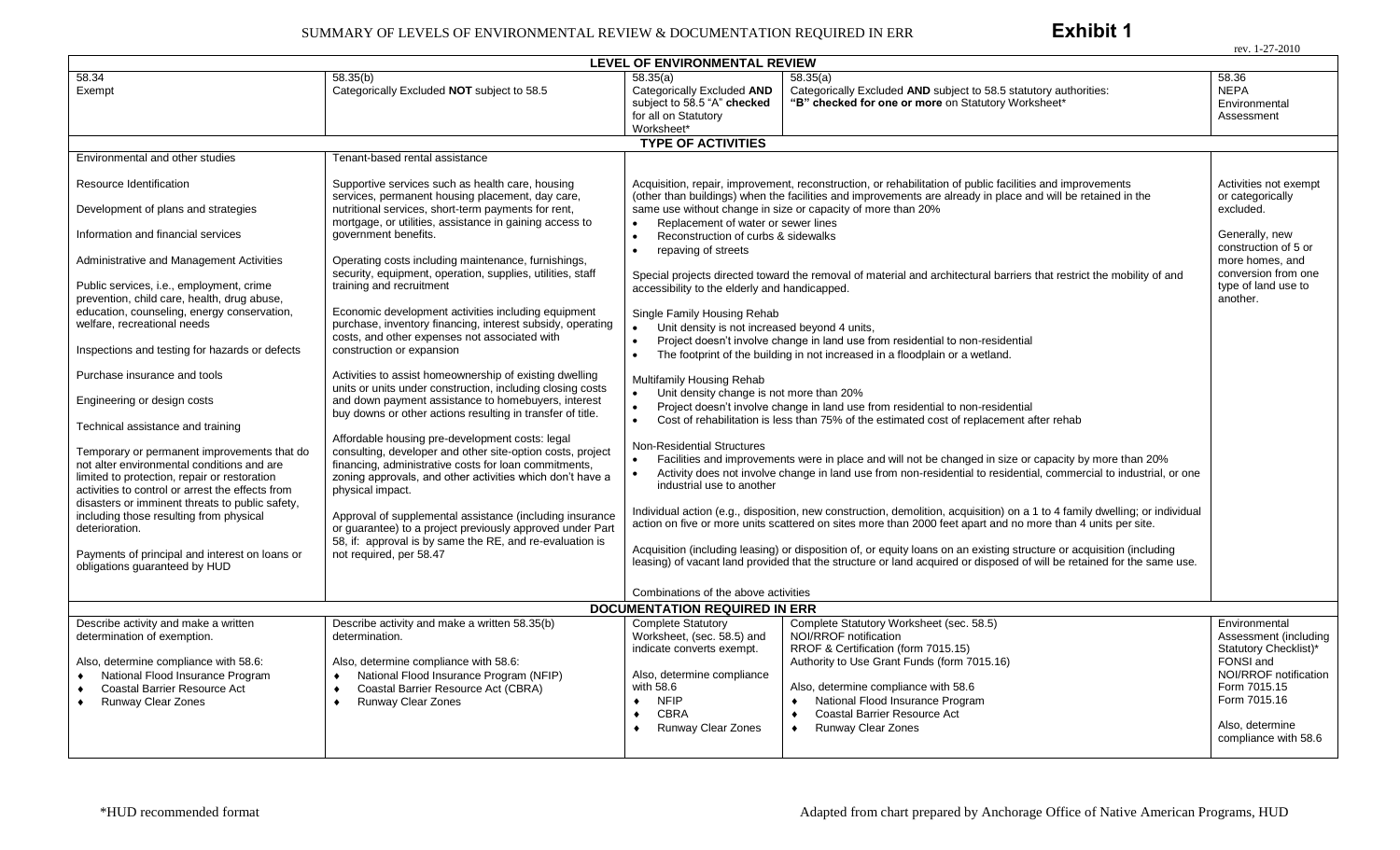For information regarding level of review for environmental, please refer to the HUD's resources and guides on environmental review located on the HUD Exchange - See Resources Links section.

#### **A. Levels of Review**

The RE should initially determine the most appropriate level of review, which will be confirmed or adjusted as it completes the review process. Three regulations identify activities that fall under review levels less than the Environmental Assessment (See Exhibit 1- Summary of Levels of Environmental Review & Documentation Required in ERR):

#### **1. 24 CFR 58.34: Exemption**

Certain activities are by their nature highly unlikely to have any direct impact on the environment. Accordingly, these activities are not subject to most of the procedural requirements of environmental review. Listed below are examples which may be exempt from environmental review. For complete details refer to the environmental regulations.

- o Environmental and other studies;
- $\circ$  Information and financial services;  $-$  Administrative and management activities;  $-$ Engineering and design costs;
- $\circ$  Interim assistance (emergency) activities if the assisted activities do not alter environmental conditions and are for temporary or permanent improvements limited to protection, repair or restoration actions necessary only to control or arrest the effects of disasters or imminent threats to public safety or those resulting from physical deterioration;
- $\circ$  Public service activities that will not have a physical impact or result in any physical changes;
- o Inspections and testing of properties for hazards or defects;
- o Purchase of tools or insurance;
- $\circ$  Technical assistance or training;  $-$  Payment of principal and interest on loans made or guaranteed by HUD; and
- $\circ$  Any of the categorically excluded activities subject to Part 58.5 (as listed in 58.35(a)) provided there are no circumstances which require compliance with any other Federal laws and authorities listed at Part 58.5 of the regulations.
- **Projects that are or become exempt (such as emergency/disaster under 24 CFR 58.34) must not be located in certain areas. These areas require review of specific elements included in the Categorical Exclusion and Environmental Assessment levels of review. (See HUD Memo 12-11-2012) These locations are:**
	- o **a floodplain (for structures that include walls and a roof),**
	- o **a known critical habitat for endangered species,**
	- o **a historic property, or**
	- o **a known hazardous site.**
	- o

#### **2. 24 CFR 58.35(b) Categorically Excluded, Not Subject To §58.5 (CENST)**

- The following activities, listed at 24 CFR Part 58.35(b), have been determined to be categorically excluded from NEPA requirements and are not subject to 24 CFR 58.5 compliance determinations.
	- o Tenant based rental assistance;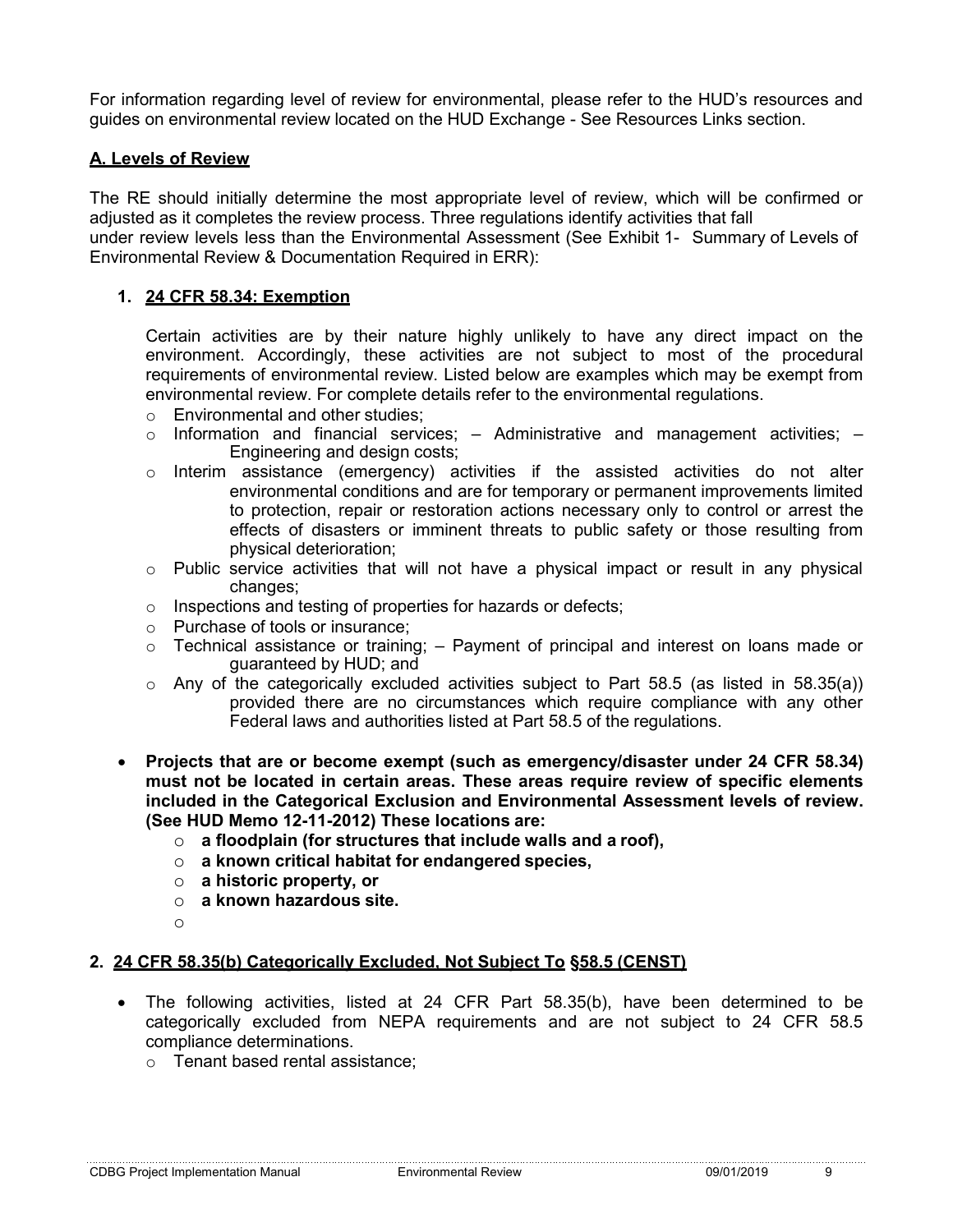- $\circ$  Supportive services including but not limited to health care, housing services, permanent housing placement, short term payments for rent/mortgage/utility costs, and assistance in gaining access to local State and Federal government services and services;
- o Operating costs including maintenance, security, operation, utilities, furnishings, equipment, supplies, staff training, recruitment, and other incidental costs;
- $\circ$  Economic development activities including but not limited to equipment purchase, inventory financing, interest subsidy, operating expenses and similar costs not associated with construction or expansion of existing operations;
- o Activities to assist homebuyers to purchase existing dwelling units or dwelling units under construction such as closing costs, down payment assistance, interest buy downs and similar activities that result in the transfer of title to a property; and
- $\circ$  Affordable housing predevelopment costs with NO physical impact such as legal, consulting, developer and other costs related to obtaining site options, project financing, administrative costs and fees for loan commitments, zoning approvals, and other related activities which do not have a physical impact.
- The RE must determine whether the activity triggers any of the other requirements at 24 CFR 58.6, which are: the Flood Disaster Protection Act; the Coastal Barriers Resources Act; and HUD's requirement for disclosure of properties located in airport runway clear zones.

#### **3. 24 CFR 58.35(a) Categorically Excluded, Subject To §58.5 (CEST)**

- The list of categorically excluded activities is found at 24 CFR Part 58.35. While the activities listed in 58.35(a) are categorically excluded from NEPA requirements, the RE must nevertheless demonstrate compliance with the laws, authorities and Executive Orders listed in 24 CFR 58.5.
- The following are categorically excluded activities subject to 58.5:
	- $\circ$  Acquisition, repair, improvement, reconstruction, or rehabilitation of public facilities and improvements (other than buildings) when the facilities and improvements are in place and will be retained in the same use without change in size, or capacity of more than 20 percent.
	- $\circ$  Special projects directed toward the removal of material and architectural barriers that restrict the mobility of and accessibility to elderly and disabled persons.
	- $\circ$  Rehabilitation of buildings and improvements when the following conditions are met:
		- For residential properties with one to four units:
			- The density is not increased beyond four units;
			- The land use is not changed; and
			- If the building is located in a floodplain or in a wetland, the footprint of the building is not increased.
		- For multi-family residential buildings (with more than four units):
			- Unit density is not changed more than 20 percent;
			- The project does not involve changes in land use from residential to nonresidential; and
			- The estimated cost of rehabilitation is less than 75 percent of the total estimated replacement cost after rehabilitation.
		- For non-residential structures including commercial, industrial and public buildings:
			- The facilities and improvements are in place and will not be changed in size or capacity by more than 20 percent; and
			- The activity does not involve a change in land use, e.g. from commercial to industrial, from non-residential to residential, or from one industrial use to another.
	- $\circ$  An individual action on up to four-family dwelling where there is a maximum of four units on

any one site. *"Individual action"* refers to new construction, development, demolition,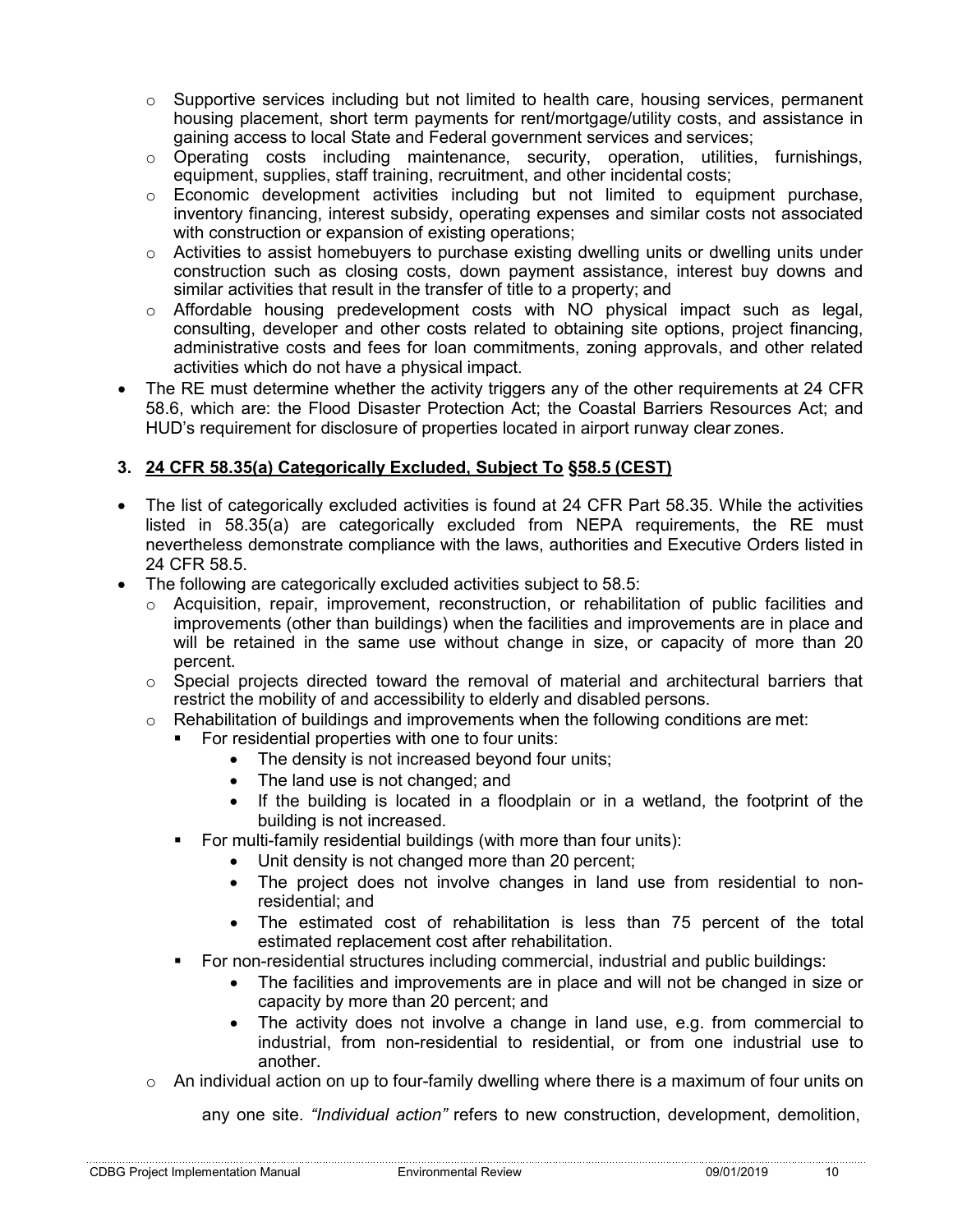acquisition, disposition or refinancing (does not include rehabilitation which is covered previously). The units can be four one-unit buildings or one four-unit building or any combination in between;

 $\circ$  An individual action on a project of five or more housing units developed on scattered sites

when the sites are more than 2,000 feet apart and there are not more than four housing units on any one site;

 $\circ$  Acquisition (including leasing) or disposition of or equity loans on an existing structure, or

acquisition (including leasing) of vacant land provided that the structure or land acquired, financed, or disposed of will be retained for the same use.

o Combinations of the above activities.

#### **The following forms are required to be in the Environmental Review Record (ERR) that identifies the work done for each of these reviews as applicable:**

- Categorically Excluded Not Subject to §58.5 and Exempt under §58.34
- Categorically Excluded Subject to §58.5

Each of these forms should be completed and signed if any project activities are identified by the categories in the regulation.

#### **4. Environmental Assessment (EA)**

Activities which are neither exempt nor categorically excluded (under each category) will require an environmental assessment (EA) documenting compliance with NEPA, HUD, and with the environmental requirements of other applicable Federallaws.

#### **Step 3 Complete Checklists**

The HUD Exchange includes various checklists intended to help the Responsible Entity address all issues and regulations for HUD environmental review requirements. For each of these checklists, the Grant Recipient must respond to each element with information from a verifiable source, to be included in the Environmental Review Record.

• For reviews under the categories Exempt and Categorically Excluded, Not Subject to §58.5:

Categorically Excluded, Not Subject to §58.5 and Exempt under 58.34

• For reviews under the category Categorically Excluded, Subject to §58.5:

Categorically Excluded, Subject to §58.5

• For reviews under the category Environmental Assessment: Environmental Assessment checklist and associated worksheet

#### **The required checklists, guidance, and a more detailed explanation of laws most commonly applicable to CDBG projects can be found on the Environmental Review webpage in the HUD Exchange** See Resource Links Section.

Documentation of compliance with these laws must be included in the Environmental Review Record (ERR). If the project will affect or be affected by any of these laws and authorities, the Responsibility Entity should initiate correspondence with the appropriate regulatory agency. All written correspondence should reference the CDBG Contract number. **Photos of the project site must be included** in the Environmental review record to document the project site visit required by several checklistitems.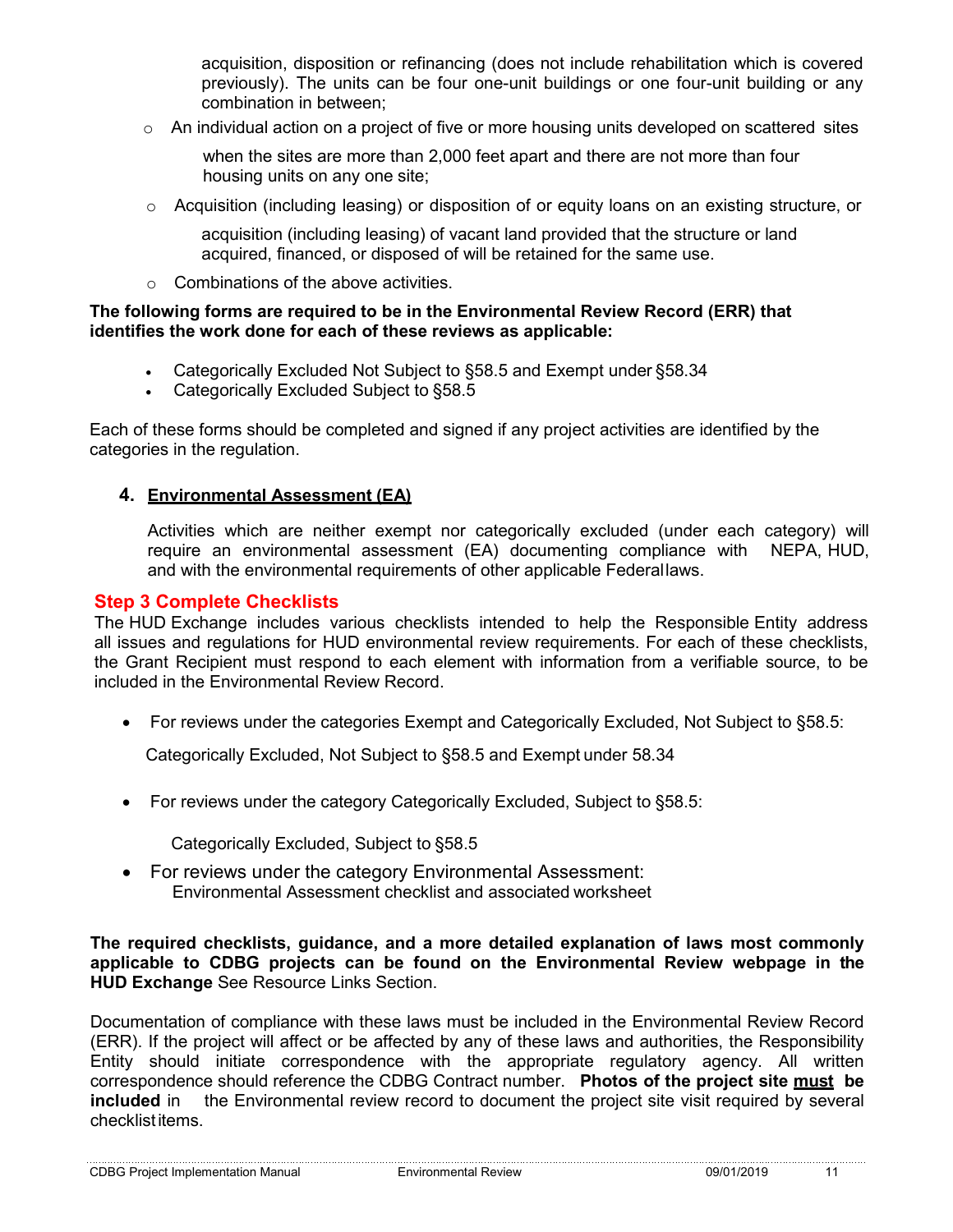#### **Historic Preservation Requirements**

As part of the Statutory Checklist (under Categorical Exclusion 24 CFR 58.35(a) and Environmental Assessment projects), each Grant Recipient/Applicant must have concurrence from the State Historic Preservation Officer (SHPO) that the project will not adversely affect historically or archaeologically significant areas or structures. The SHPO in Texas is the Commissioner of the Texas Historical Commission.

If the project does not have an exemption from SHPO Review approved by HUD, the RE must submit to the SHPO a Historic Preservation Notice, found at **[https://www.thc.texas.gov/etrac-](http://www.thc.texas.gov/etrac-) system** and allow at least thirty-five (35) calendar days for the SHPO to review. A copy of the Historic Preservation Notice and response must be kept in the Environmental Review Record.

**Categorical Exclusion Converted to Exemption 24 CFR 58.34(a)(12) & 58.35(a)** Under rare circumstances the Responsible Entity could find their Categorically Excluded project falls under Exempt status per section 58.34(a)(12) and that none of the statutory requirements under section 58.5 apply to the project. Using the Categorical Exclusion Subject to §58.5**,** the RE will determine if the project it is preparing to [undertake can be converted to](https://www.thc.texas.gov/etrac-system) [Exempt](https://www.thc.texas.gov/etrac-system) under section 58.34(a)(12).

#### **Environmental Impact Statement**

An Environmental Impact Statement (EIS) is required when the RE *Environmental Assessment* results in a Finding of Significant Impact, indicating that its proposed project or activity will significantly impact the human environment. It is unlikely

that any CDBG-funded activity will trigger an EIS. In the event a Grant Recipient finds itself involved with this level of review, the Grant Recipient should contact the Environmental Specialist at HUD immediately for further instructions.

#### **Tiered Review**

For projects with multiple, non-contiguous locations, such as a housing rehabilitation project with work sites that are scattered throughout a county, a tiered environmental review is appropriate. For the project as a whole, complete a **Broad-Level Tiered Environmental Review** using the format provided on the HUD website. This review will identify which review requirements must be addressed site-by-site. For each specific site, document compliance with the review requirements identified in the Broad-Level Tiered Environmental Review.

- The Grant Recipient may request a Release of Funds based on the Broad-Level review; however, the Site-Specific review must be completed prior to obligating funds for each site.
- *Tiering is generally only appropriate for single family rehabilitation projects that do not require an environmental assessment.*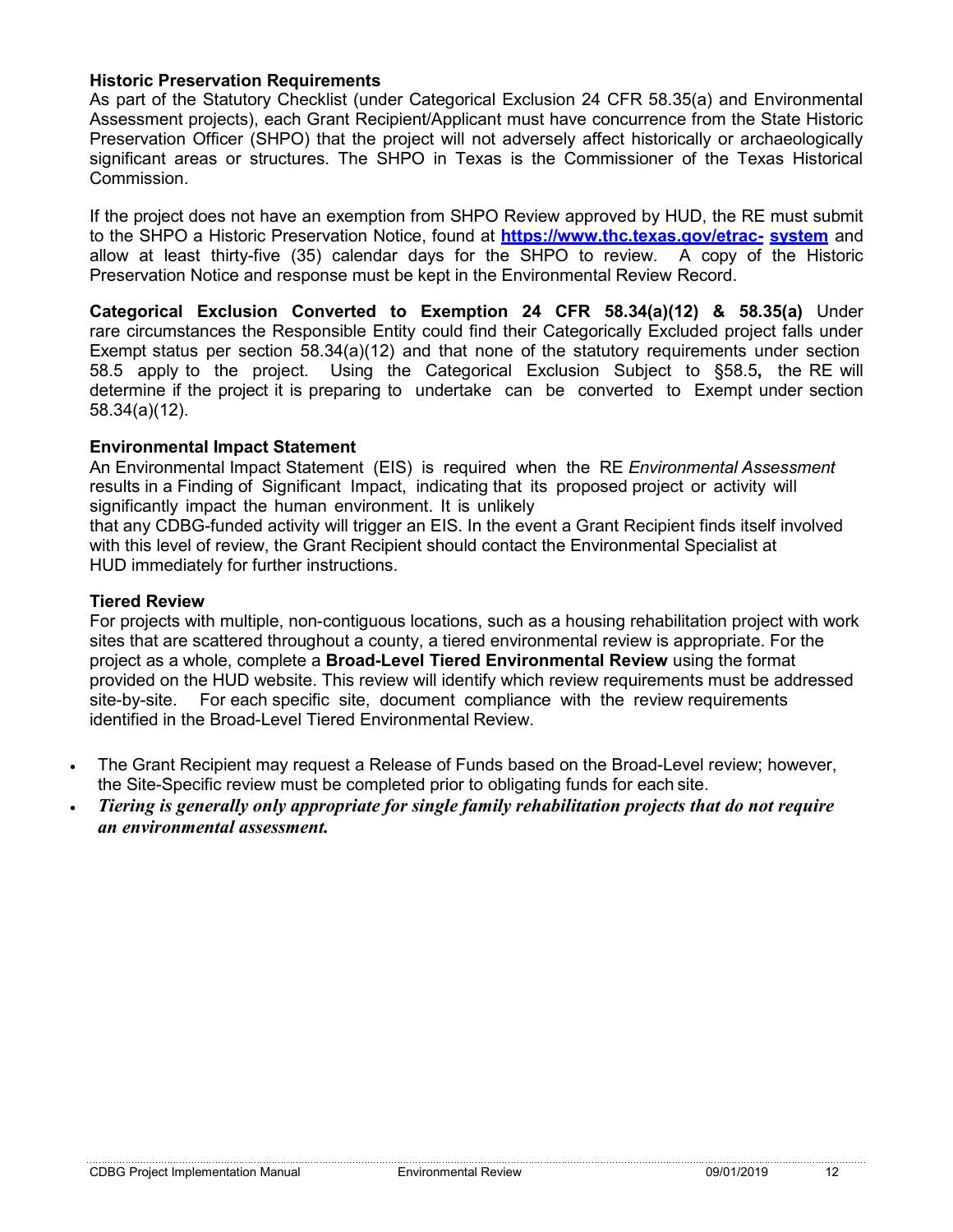#### **Step 4 For Environmental Assessment (EA) projects publish the Combined Notice (FONSIand NOI/RROF notice). For Categorically Excluded, Subject to** §**58.5 - Publish Notice of Intent to Request Release of Funds (NOI/RROF).**

For reviews under the categories Environmental Assessment and Categorically Excluded, Subject to §58.5:

Once the RE has verified compliance with related laws and authorities, a Notice of Intent to Request Release of Funds (NOI/RROF) must be published at least once in a newspaper of general circulation in the affected community. This Notice must also be sent, at a minimum, to the following: (24 CFR 58.43)

- Local news media;
- Individuals and groups known to be interested in its activities; and
- Appropriate tribal, local, State, and Federal agencies .
	- $\circ$  Notice to the regional office of the Environmental Protection Agency having jurisdiction is included in this requirement only if a Finding of No Significant Impact is issued (i.e. Environmental Assessment Level of Review).

#### The Notice must include: (24 CFR 58.43)

- CDBG contract number;
- Description of the project (Performance Statement, Exhibit A, of the CDBG contract and may also include alternatives to the project as appropriate.);
- Detailed description of the project location(s); and
- The start and end dates of the period that the Grant Recipient will accept public comment on the Notice. Ending dates cannot be on days where the Entity's office of operation is closed.
- Utilize the approved HUD notice format found in the HUD Exchange Website.
- Explanation of why the action is not significant. If the Responsible Entity completes an Environmental Assessment and makes a Finding of No Significant Impact (FONSI), a FONSI notice must be prepared and distributed in accordance with 24 CFR 58.43 and 58.45. The FONSI notice may be published at the same time as the NOI/RROF. If the notices are released as a combined notice, the combined notice must clearly indicate that it is intended to meet two separate procedural requirements, and advise the public to specify in their comments which "notice" their comments address.
- **If a portion of the community's beneficiaries would be considered Limited English Proficiency (LEP) under LEP's safe harbor guidelines, then vital documents including environmental notices must be published in English and in any other LEP language that falls within those parameters.**

| <u>MUNIMULI PUDILO CONNICHI PONOGO.</u>        |                                                                                    |  |  |  |
|------------------------------------------------|------------------------------------------------------------------------------------|--|--|--|
| <b>Level of Review</b>                         | <b>Period that the Grant Recipient must</b><br>accept public comment on the Notice |  |  |  |
| Categorically Excluded, Subject to §58.5       | at least 7 calendar days following the date                                        |  |  |  |
| (Notice of Intent to Request Release of Funds) | of publication                                                                     |  |  |  |
| <b>Environmental Assessment</b>                | at least 15 calendar days <i>following</i> the date                                |  |  |  |
| (Combined FONSI and NOI/RROF Notice)           | of publication                                                                     |  |  |  |

**Minimum public comment periods:**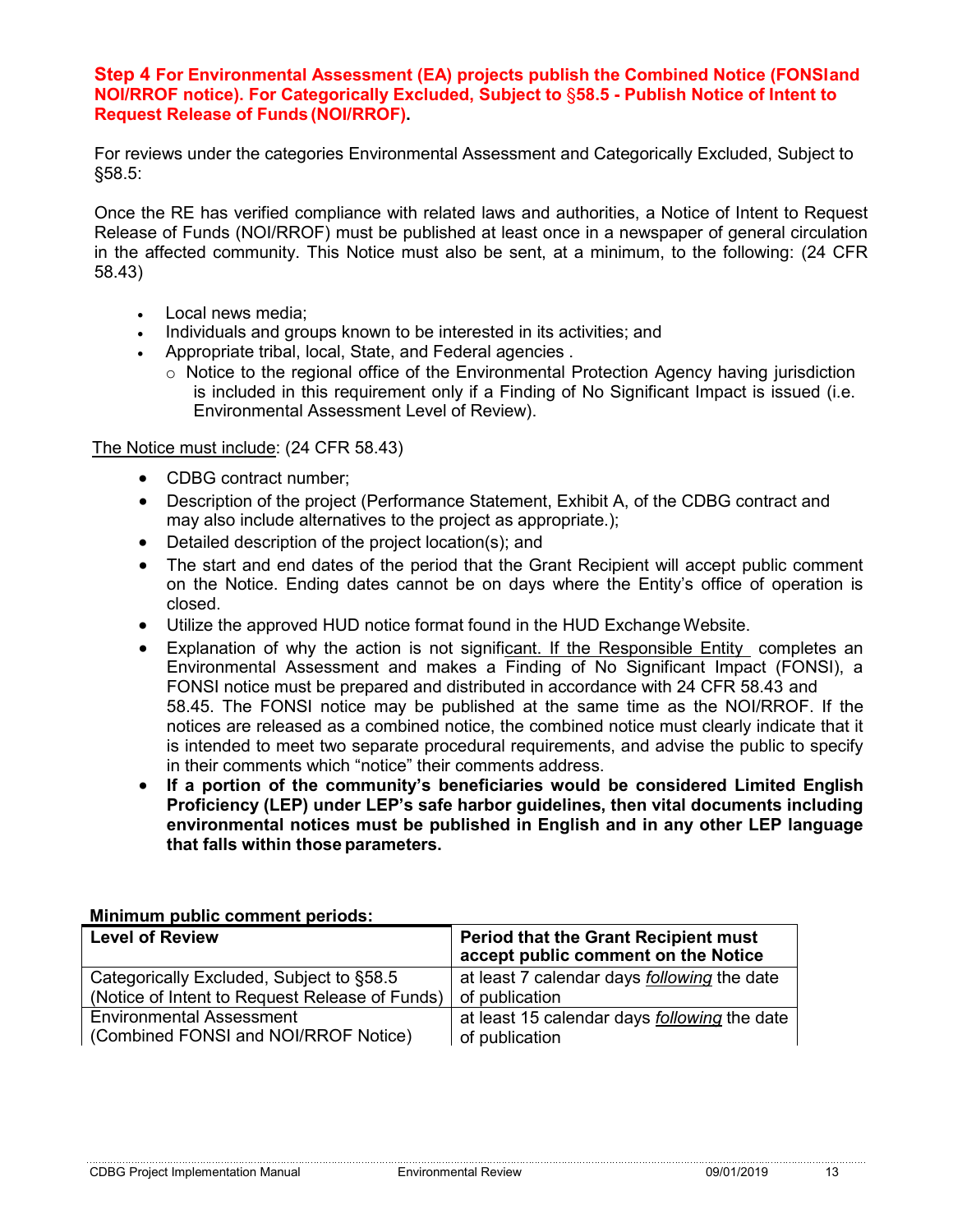**If this notice is posted rather than published as allowed by 24 CFR 58.43 and 58.45, three (3) additional days are required for public comments on the review.**

Public comment periods and publications are not required for the following review categories:

- Exempt
- Categorically Excluded, Not Subject to §58.5

Environmental Notice may be given one of three ways:

- 1. Publish in a newspaper of general circulation (full-page advertisement/tear sheet/ publisher's affidavit);
- 2. Post in public places like **city hall and in the location of target area supported by affidavit**  (Sample *Affidavit of Posting* **-** *Environmental*;
- 3. Post in public places like **city hall and post on City's website along with posting at city hall with affidavit.** (Sample *Affidavit of Posting* **-** *Environmental***,** and screen shots of posting)

**Floodplain notices must be published, not be posted. See Section 2.1 Environmental Review Process, 8-Step process, Step 2.**

**Note:** • **If notices are posted rather than published, three (3) additional days are required for public comments on the review.**

• **Consult the communities LEP status to determine if the publication/posting requires additional notice in a language other than English (the entire translated notice must either be published or posted).**

#### **24 CFR Part 58 HUD Environmental Review Regulations regarding:**

**§58.21 Time periods** All time periods in this part shall be counted in calendar days. The first day of a time period begins at 12:01 a.m. local time on the day following the publication or the mailing and posting date of the notice which initiates the time period.

**§58.45 Public comment periods.** Required notices must afford the public the following minimum comment periods, counted in accordance with §58.21:

| (FONSI)                                                        | (a) Notice of Finding of No Significant Impact 15 days when published or, if no publication, 18 days<br>when mailing and posting |
|----------------------------------------------------------------|----------------------------------------------------------------------------------------------------------------------------------|
| (b) Notice of Intent to Request Release of<br>Funds (NOI-RROF) | 7 days when published or, if no publication, 10 days<br>when mailing and posting                                                 |
| (c) Concurrent or combined notices                             | 15 days when published or, if no publication, 18 days<br>when mailing and posting                                                |

#### **Step 5 Prepare Request for Release of Funds and Certifications**

For reviews under the categories Environmental Assessment and Categorically Excluded, Subject to §58.5:

After the public comment period has expired and all comments, if any, are resolved, the Grant Recipient's Certifying Officer (City Manager) must complete the Request for Release of Funds (RROF) and Certification form, HUD form 7015.15 found on the HUD Environmental Review webpage.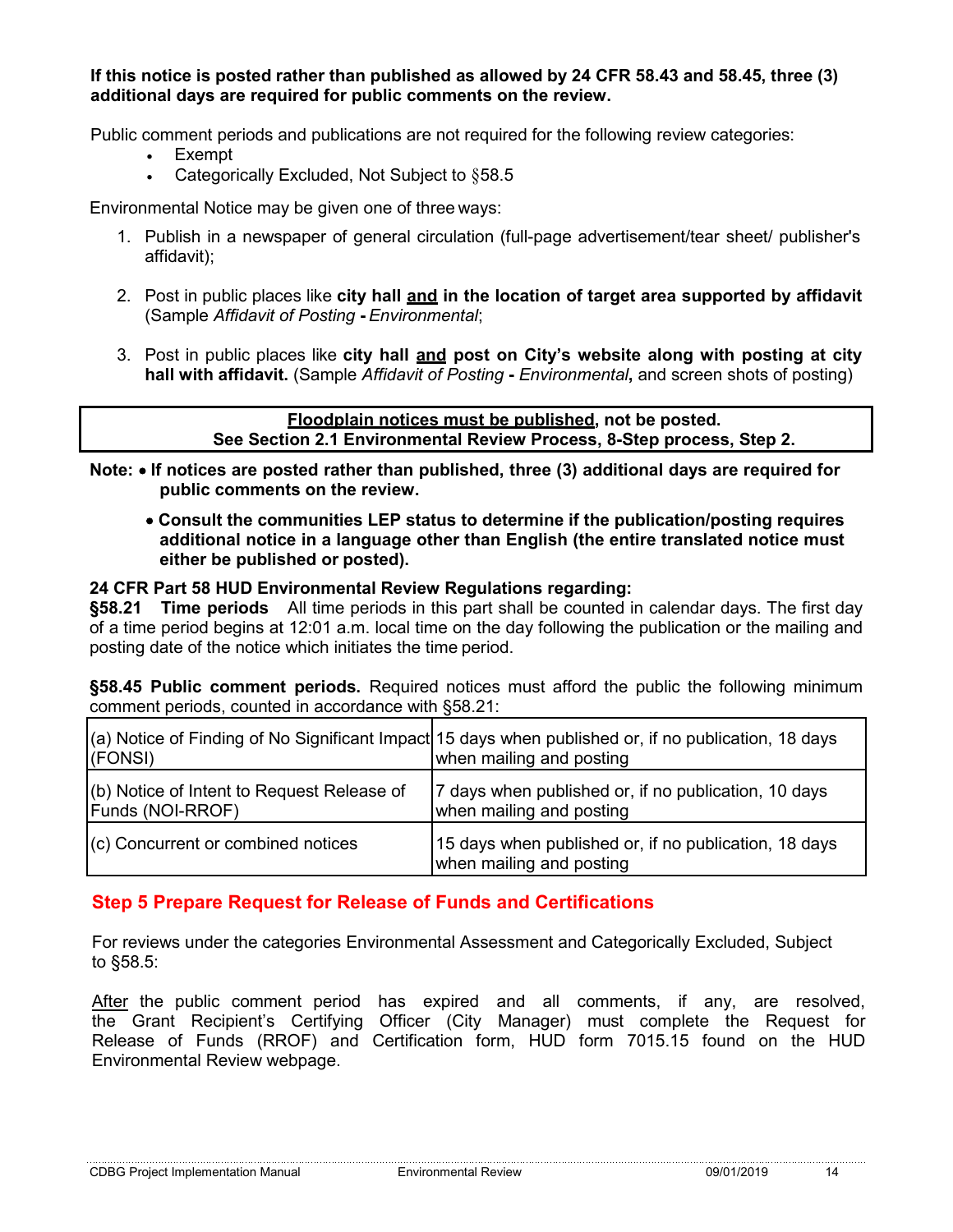- The RROF must be **printed on both sides** and one original copy must be submitted to
- HUD.
- The RROF is a federal form and must not be altered in any way.
- Because the Certification form certifies that the dates of the comment periods have expired, the Request form MUST not be signed prior to the **day after the end of the public comment period**.

NOTE: False claims or information could lead to criminal and/or civil penalties. (18 U.S.C. 1001, 1010, 1012; 31 U.S.C. 3729, 3802)

The Certifying Officer must sign the RROF. The original signed RROF must be submitted to HUD. A copy of the approved RROF must be placed in the Environmental Review Record and maintained with the ERR.

A Request for Release of Funds is not required for the following review categories:

- **Exempt**
- Categorically Excluded, Not Subject to §58.5

#### **Step 6 Documentation required to be placed in Environmental Review Record. For reviews under the category Exempt:**

1) Letter from the RE supporting the Exempt level of review

#### 2) **Categorically Excluded Not Subject to 58.5 and Exempt under 58.34**

- 3) **For reviews under the category Categorically Excluded, Not Subject to §58.5:** Once the Responsible Entity has verified compliance with related laws and authorities, the following must be retained in ERR:
	- 1) Letter from the REt supporting the Categorical Exclusion level of review
	- 2) *Categorically Excluded Not Subject to 58.5 and Exempt under 58.34Checklist*
	- 3) **Photos of project location.**

#### **For reviews under the category Categorically Excluded, Subject to §58.5:**

- 1) Letter from the RE declaring its intent to ask for a Release of Funds.
- 2) *Categorical Exclusion Subject to 58.5 Checklist*
- 3) Evidence of Publication of the Notice of Intent to Request Release of Funds **(NOI/RROF)**:
	- o The actual published newspaper page with the Notice; **or**
	- o A copy of the newspaper publication and the publisher's affidavit certifying the date of publication. **NOTE:** If the copy is clear and shows one single page of the publication with the date and other identifying information, then an affidavit is not required. As necessary, two pages of the publication may also be included showing identification information as necessary. Cutting and pasting pieces from the publication will still require an affidavit.
- 4) Photos of project location
- 5) Request for Release of Funds and Certification, HUD Form 7015.15
- 6) Exemption Determination certification is provided on and must be selected if converting to Exempt under 24 CFR 58.34(a)(12).

#### **For reviews under the category Environmental Assessment):**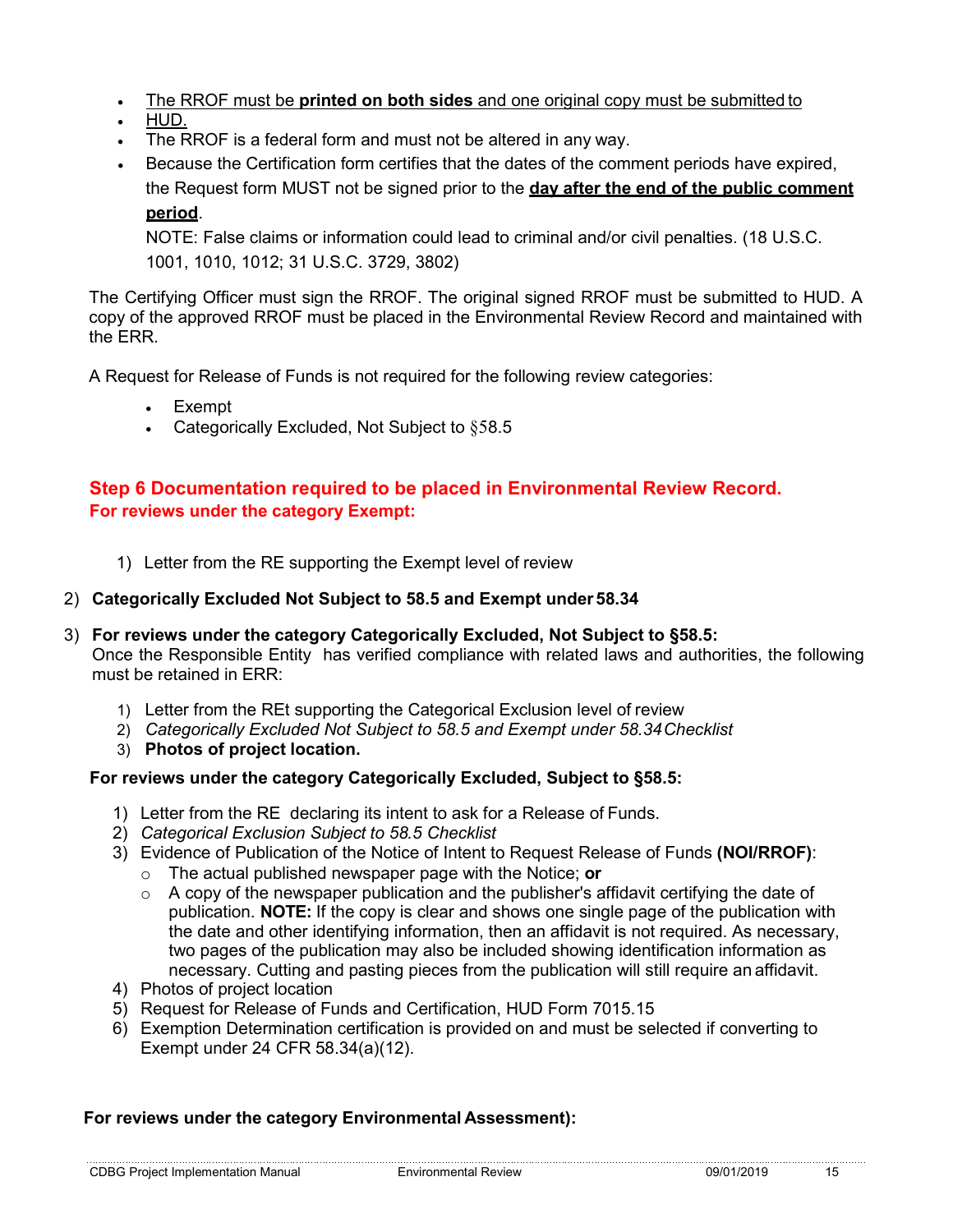- 1) Letter from the Responsible Entity declaring its intent to ask for a Release of Funds.
- 2) *Full Environmental Review Assessment Checklist*
- 3) Evidence of Publication consisting of FONSI and NOI/RROF: (24 CFR 58.43)
	- o The actual published newspaper page with the combined notice, or
	- $\circ$  A copy of the newspaper publication with the combined notice and a publisher's affidavit certifying the date of publication. **NOTE:** If the copy is clear and shows one single page of the publication with the date and other identifying information, then an affidavit is not required. As necessary, two pages of the publication may also be included showing identification information as necessary. Cutting and pasting pieces from the publication will still require an affidavit.
- 4) Request for Release of Funds and Certification HUD Form **7015.15**.

#### **Step 7 HUD Objection Period and release of funds**

Once HUD receives a scanned copy of the RROF and other required documentation, the HUD Environmental Specialist will begin the 15-day **Objection period**. The Objection time period is in addition to the time already allowed for public commentary as described above. Any person or agency may object to a certified RROF. However, the objections must meet the conditions and procedures set forth in 24 CFR Part 58 Subpart H. Required documentation submitted for Exempt and Categorically Excluded Projects Not Subject to 58.5 will not experience a 15 day Objection Period .

If there are no objections received after 15 days, and if the originally signed RROF has been received by HUD, HUD will provide a clearance letter, an Authorization to Use Grant Funds, to the Grant Recipient.

- This clearance is for the environmental condition only; other Special Conditions in the Contract must also be met before any construction funds can be released.
- The authorization is completed based on the Certifying Official's signature certifying that all required procedures have been completed, along with the limited support documentationprovided.

#### **Step 8 Program Staff Post-Release Review**

Following the Authorization to Use Grant Funds, Staff will conduct a post-release monitoring review in accordance with 24 CFR 58.18. This review may occur at any time after the release of funds and prior to the closeout of the grant contract. The following documentation may berequested:

- Completed Statutory Checklist and Assessment Checklist (if applicable) referencing verifiable supporting documentation; or
- Completed Environmental Review Record.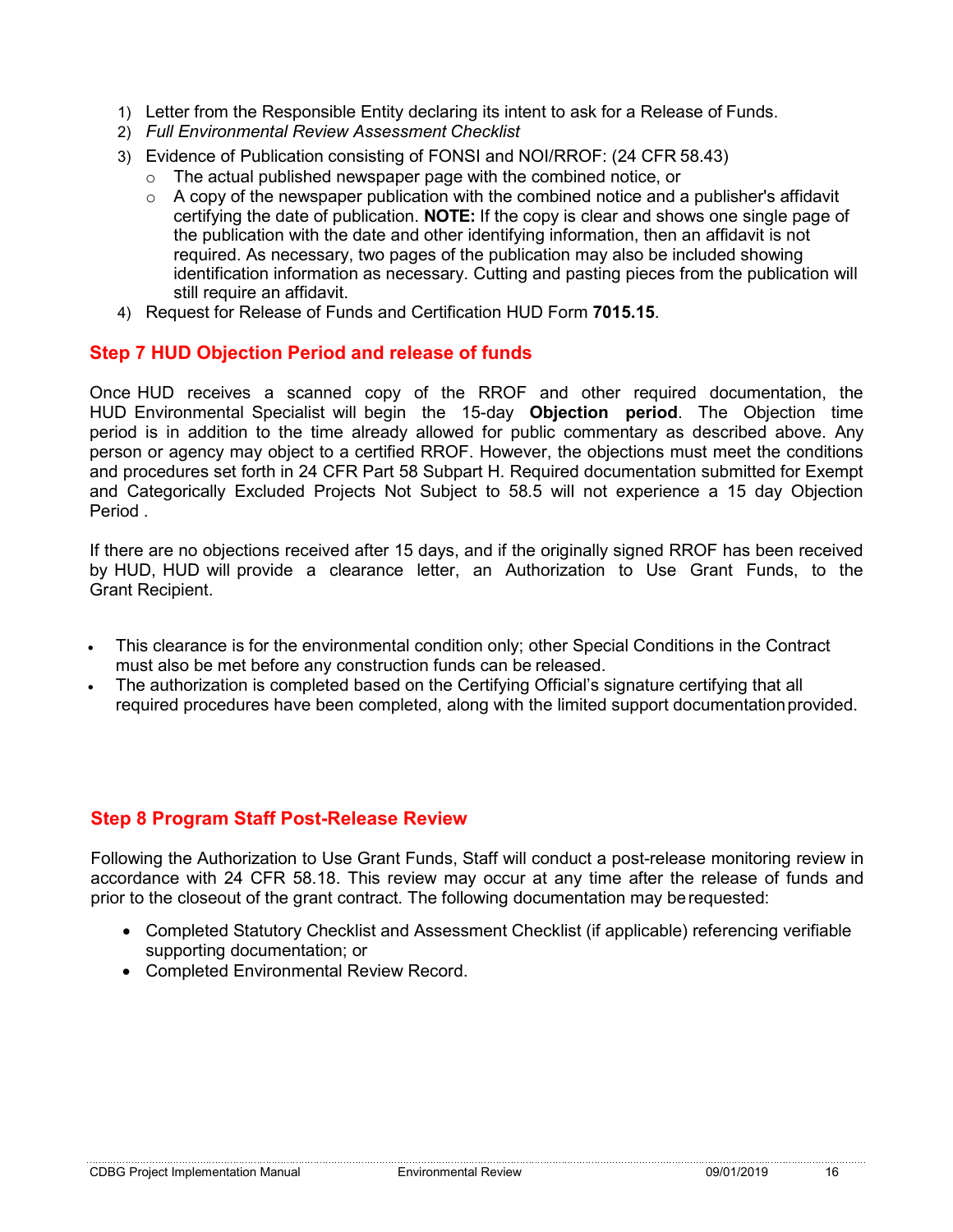#### **Step 9 Re-Evaluation of the Environmental Determination**

According to 24 CFR 58.47, the environmental determination must be re-evaluated any time that the Responsible Entitiy "proposes substantial changes in the nature, magnitude or extent of the project." The re-evaluation assists in determining whether or not the original determination and/or finding are still valid. Project amendments that **may** result in the need for an updated FONSI include but are not limited to:

- Any change in activity
	- $\circ$  Ex. Adding water line improvements to a sewer line improvement project
	- $\circ$  Ex. Adding sewer plant improvements to a sewer line improvement project
- Any new project location not addressed in the original review
	- o Ex. Adding additional streets to a street paving project
	- $\circ$  Ex. Changing the location of a proposed water tower
	- An increase in infrastructure capacity of more than 20%
		- $\circ$  Ex. Increasing a proposed water storage tank from 100,000 gallons to 150,000 gallons
		- o Ex. Adding traffic lanes to widen a street
- A change in method or design that impacts the physical environment
	- $\circ$  Ex. Adding lift stations not previously proposed to a sewer line improvement project
	- $\circ$  Ex. Adding fire hydrants to a water line improvement project where none had been proposed
- A change to accommodate new circumstances and environmental conditions that have arisen during project implementation
	- o Ex. Addressing damage caused by a natural disaster<br>○ Ex. Changing strategies from rehabilitation of a buildir
	- Ex. Changing strategies from rehabilitation of a building to reconstruction or expansion as a result of the actual building conditions

#### **Re-Evaluation of the Finding**

Any project changes that were addressed by the original environmental review will likely not require additional clearance requirements. The RE should clearly document that the changes are not substantial and that the EA/FONSI or Categorical Exclusion/Exempt determination are still valid after re-evaluation. The Environmental Review Record should be updated with any new project locations, etc.

If the proposed project amendment is a change in scope or activity and is not covered by the original Environmental Review, then the Entity must start over at the beginning of the process, including a new environmental review, public notices, public comment and objection periods, and new release of funds by HUD.

It is strongly recommended that the RE include any anticipated alternatives (additive alternatives) to the original project in the original environmental review. Also, if a construction bid is substantially less than anticipated and additional construction funds will be available, that the RE begins the request for an amendment as soon as possible. Thus, in the event the amendment is approved and environmental clearance is obtained, administrative requirements will not delay construction.

Note that any modified project activities not included in the original CDBG Contract will generally require a re-evaluation but *not* necessarily a new full Environmental Review and associated publications. In addition, the publication required for the amendment process should also note the change in locations or activities so the persons or parties interested in the project will have a chance to comment in compliance with the dissemination requirements of 24 CFR 58.43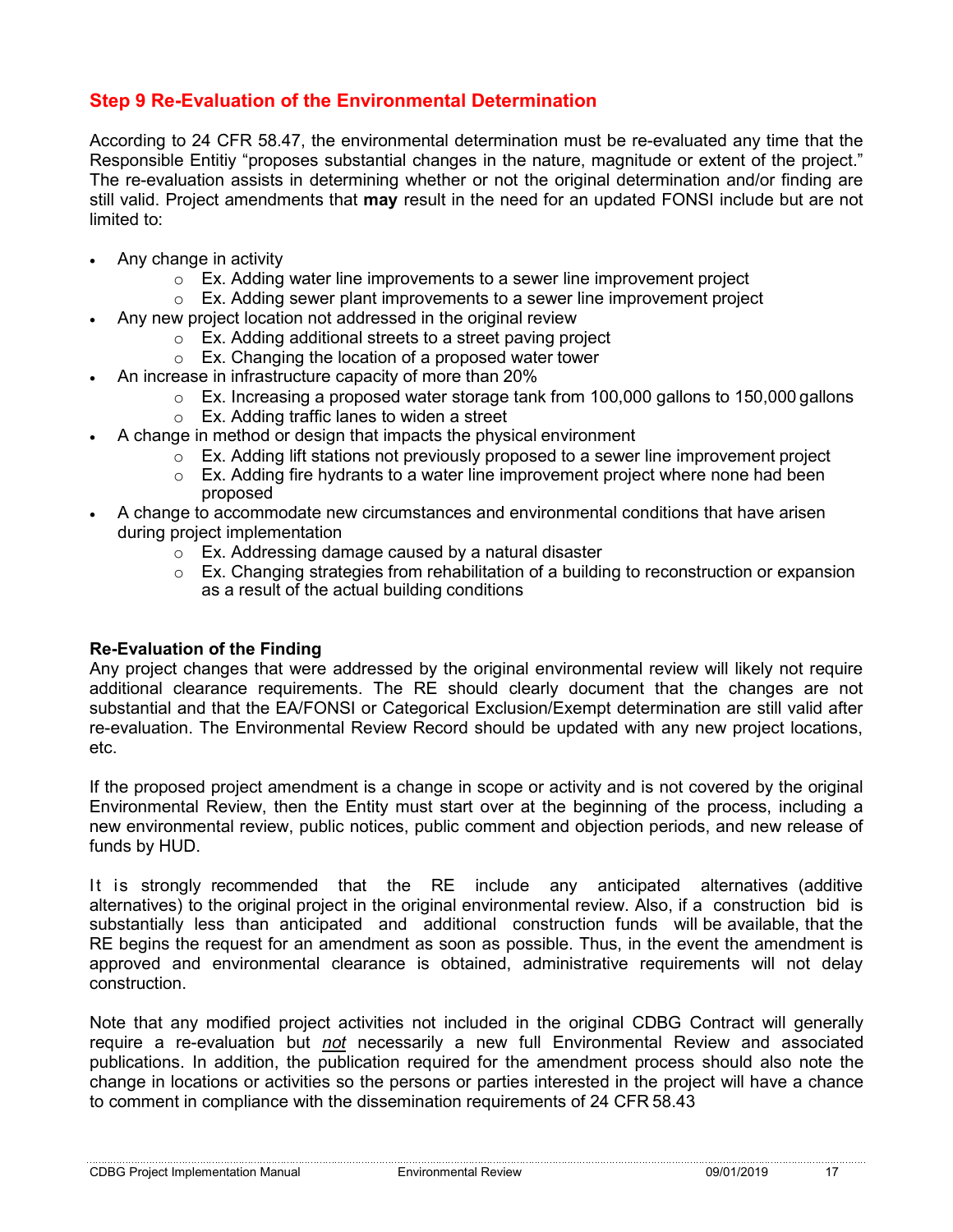Any project changes that were not addressed by the original environmental review require a reevaluation. The Grant Recipient must notify HUD when the re-evaluation has been completed as to whether or not the FONSI or any other determination is still valid.

### **3.2 Environmental Laws and Regulations**

The following are provisions of law that relate to HUD's environmental review responsibilities under NEPA (National Environmental Policy Act) as specified in 24 CFR Part 58. These regulations are referenced in 24 CFR 58.1(b).

#### **3.2.1 Laws**

The foremost Environmental law is NEPA and implementing [Executive Order 11514](http://www.hud.gov/offices/cpd/environment/lawsandregs/laws/lawsauthorities/eo/11514.cfm) (35 FR 4247, 3 CFR, 1966-1970 Comp., p. 902) as amended by [Executive Order 11991](http://www.hud.gov/offices/cpd/environment/lawsandregs/laws/lawsauthorities/eo/11991.cfm) and the implementing regulations of the [Council on Environmental Quality](http://www.hud.gov/offices/cpd/environment/lawsandregs/laws/lawsauthorities/40usc/) (40 CFR parts 1500-1508). This is not an all-inclusive list as projects can cross over into other laws and authorities not listed here.

#### **NEPA**

42 USC § 4321 provides: The purposes of this Act are: To declare a national policy which will encourage productive and enjoyable harmony between man and his environment; to promote efforts which will prevent or eliminate damage to the environment and biosphere and stimulate the health and welfare of man; to enrich the understanding of the ecological systems and natural resources important to the Nation; and to establish a Council on Environmental Quality.

#### **Executive Order 11514**

Protection and Enhancement of Environmental Quality

#### **Executive Order 11991**

Relating to Protection and Enhancement of Environmental Quality

#### **Historic Preservation Requirements:**

**National Historic Preservation Act of 1966, 54 USC 300101 et seq. Archeological and Historic Data Preservation Act of 1974, 54 USC 312501-312508 Executive Order 11593, Protection and Enhancement of the Cultural Environment Antiquities Code of Texas, Chapter 191 Natural Resources Code**

**Tribal Consultation in Projects that are Reviewed under 24 CFR Part 58** 

### **3.2.2 ADDITIONAL NATIONAL, STATE, AND LOCAL REQUIREMENTS**

#### **A. SAND-GRAVEL PERMIT THROUGH TEXAS PARKS AND WILDLIFE**

If activity is being conducted in a stream that is perennial (flows most of the time), or is more than 30 feet wide between the banks (even if it is dry most of the time), the State claims the bed and the sand and gravel in it as State-owned. A permit from the Texas Parks and Wildlife Department is required to "disturb or take" streambed materials from a streambed claimed by the State. Contact the Wetlands Conservation Programat (512) 389-4583. A link to the permit application, instructions on how to fill out the application, fees, and frequently asked questions can be found below: https://tpwd.texas.gov/faq/landwater/sand\_gravel/ Once an application has been filed, the responsible entity shall prepare a Notice of Application for General Permit to Remove or Disturb Sedimentary Material to be published in the local paper with instructions for contact information and estimated start date of construction activities.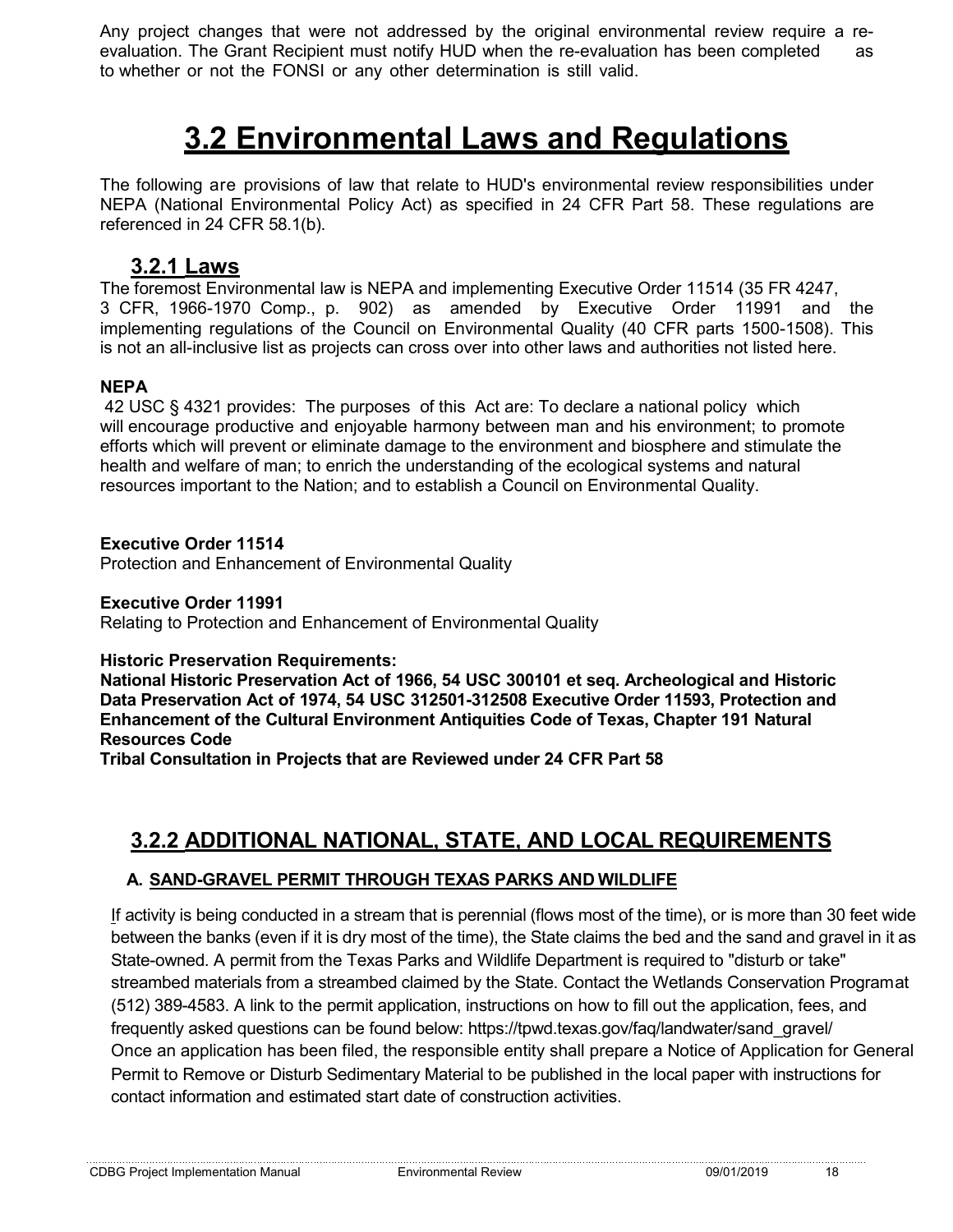#### **B. USACE PRE-CONSTRUCTION NOTIFICATION (PCN)**

For projects in San Marcos, the Fort Worth District Regulatory Branch is the assigned reporting authority for USACE permits. To determine if the project will require a permit with the USACE, it is suggested that the applicant file for a Pre-App Meeting Request, which can be obtained here: [https://www.swf.usace.army.mil/Missions/Regulatory/Permitting/Application-Submittal-Forms/.](https://www.swf.usace.army.mil/Missions/Regulatory/Permitting/Application-Submittal-Forms/) Also from this website, all Nationwide Permit documents can be found, depending on the determination for the permit required for the specific project, along with associated checklists.

Submit all pre-applications requests and applications by mail and include the SWF project number if one has been assigned. Please provide a copy of the application on CD.

#### **C. TEXAS HISTORICAL COMMISSION (THC)**

Projects are subject to a Project Review by THC. A Request for SHPO Consultation Form [\(https://www.thc.texas.gov/public/upload/forms/SHPO\\_Consultation\\_Form-Ver0811.pdf\)](https://www.thc.texas.gov/public/upload/forms/SHPO_Consultation_Form-Ver0811.pdf) or a cover letter requesting consultation under Section 106 of the National Historic Preservation Act and/or the Antiquities Code of Texas shall be completed as the first step to receive determination of subsequent required surveys or additional information for the site. Instructions for filling out the form can be found here: [https://www.thc.texas.gov/public/upload/forms/SHPO\\_Consultation\\_Form\\_Instructions-](https://www.thc.texas.gov/public/upload/forms/SHPO_Consultation_Form_Instructions-Ver0811.pdf)[Ver0811.pdf. I](https://www.thc.texas.gov/public/upload/forms/SHPO_Consultation_Form_Instructions-Ver0811.pdf)t is recommended all submissions be made to the eTRAC system for a more streamlined review. Upon THC's initial review, it may be determined that additional review for requested documents, surveys, and exhibits will be required for Archeological Review or Review of Standing Structures. See below for descriptions of each.

#### Archeological Review:

Archeologists examine new construction for potential impacts to archeological sites and are most concerned about subsurface disturbance within the construction footprint. TheY check the locations of known cultural resources and areas where archeological surveys have been conducted in Texas. If no sites are plotted and a professional has surveyed the area, there is usually no need for additional archeological investigation. Most projects are determined to have no effect on important archeological sites.

If the project area has not been surveyed and it contains landforms considered likely to contain important cultural resources, the reviewer will recommend a survey be conducted. For federal projects, the survey needs to be undertaken by professional who meet the Secretary of the Interior's Professional Qualifications Standards. For surveys on Texas public lands performed under the Antiquities Code of Texas, professional must meet the qualifications for a principal investigator found in Chapter 26 of the Texas Administrative Code, available in Statutes, Regulations, and Rules. The results of the survey are submitted to the THC for review. If no cultural resources were found, no further consultation is necessary. If cultural resources may be eligible for inclusion in the National Register of Historic Places, the THC staff will discuss measures to avoid or mitigate the effect of the project on the archeological deposits.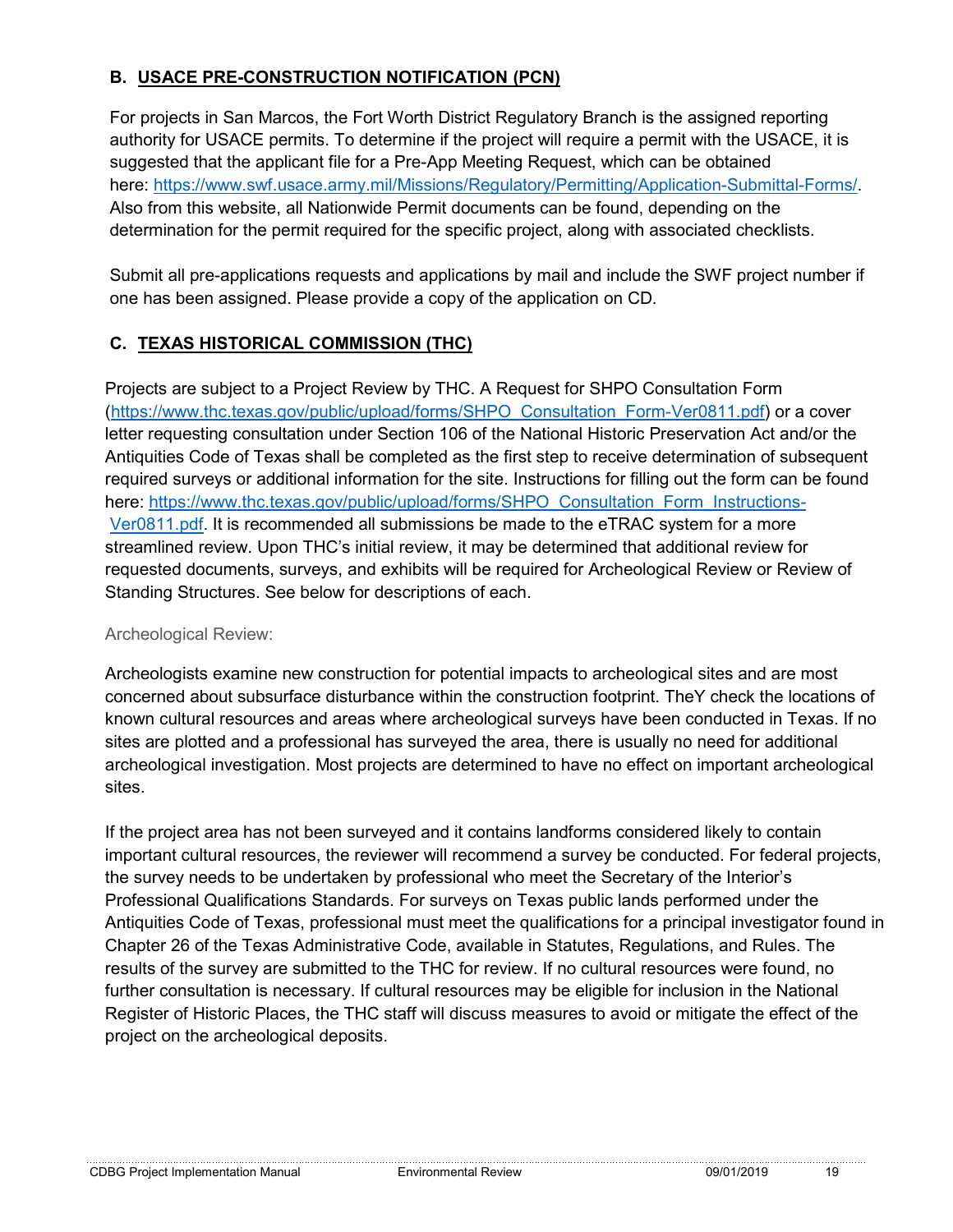Review of Standing Structures:

If a proposed project has the potential to affect a building, structure, site, object, or district 45 years old or older, historians will review the project. For Section 106 review, historians will consider an area of potential effects larger than the construction footprint in order to take into consideration visual and other indirect impacts. Staff will examine the historical importance or architectural merit of any buildings or other resources 45 years old or older that will be directly affected by construction or close enough to the project site to be indirectly affected.

If historians determine that a building or structure is eligible for listing in the National Register of Historic Places, architectural reviewers will determine the effect of the project on the historic property. Please see the National [Historic Preservation Act](https://www.thc.texas.gov/project-review/national-historic-preservation-act) [\(https://www.thc.texas.gov/project](https://www.thc.texas.gov/project-review/national-historic-preservation-act)[review/national-](https://www.thc.texas.gov/project-review/national-historic-preservation-act) [historic-preservation-act\)](https://www.thc.texas.gov/project-review/national-historic-preservation-act) for a more in-depth explanation of the Section 106 process.

The Antiquities Code of Texas does not require assessment of indirect or visual effects; however, a project that will directly impact a building or structure will be evaluated by a historian and architectural reviewer. Please see the [Antiquities Code of Texas](https://www.thc.texas.gov/project-review/antiquities-code-texas) for an explanation of the notification requirements and review procedures for historic buildings and structures.

### **3.2.3 Regulations**

#### **[24 CFR Part 51](http://www.access.gpo.gov/nara/cfr/waisidx_04/24cfr51_04.html)**: Environmental Criteria and Standards

Description: This regulation provides environmental standards for determining project acceptability and necessary measures to ensure that activities assisted by HUD achieve the goal of a suitable living environment. The environmental criteria include noise abatement and control and the siting of HUD-assisted projects near hazardous operations including explosives, flammables, runway clear zones at civil airports, and accident potential zones at military airfields.

#### **[24 CFR Part 55](http://www.access.gpo.gov/nara/cfr/waisidx_04/24cfr55_04.html)**: Floodplain Management and Protection of Wetlands

Description: HUD regulations to implement executive order on development in floodplains. See HUD Exchange for more information and publication requirements. This could add 15 days to the Environmental Process.

#### **[24 CFR Part 58](http://www.access.gpo.gov/nara/cfr/waisidx_04/24cfr58_04.html)**: Environmental Review Procedures for Entities Assuming HUD Environmental **Responsibilities**

Description: The procedures outlined in this regulation are used by entities that assume HUD's environmental review responsibilities in determining program compliance with the intent of the NEPA and other related statutes. Applicable HUD programs under this regulation include only those in which a specific statute allows governing entities to assume the Federal responsibility.

#### **[36 CFR Part 800](http://www.access.gpo.gov/nara/cfr/waisidx_04/36cfr800_04.html)**: Protection of Historic Properties

Description: The Advisory Commission on Historic Preservation Rules, used by HUD for all HUD projects.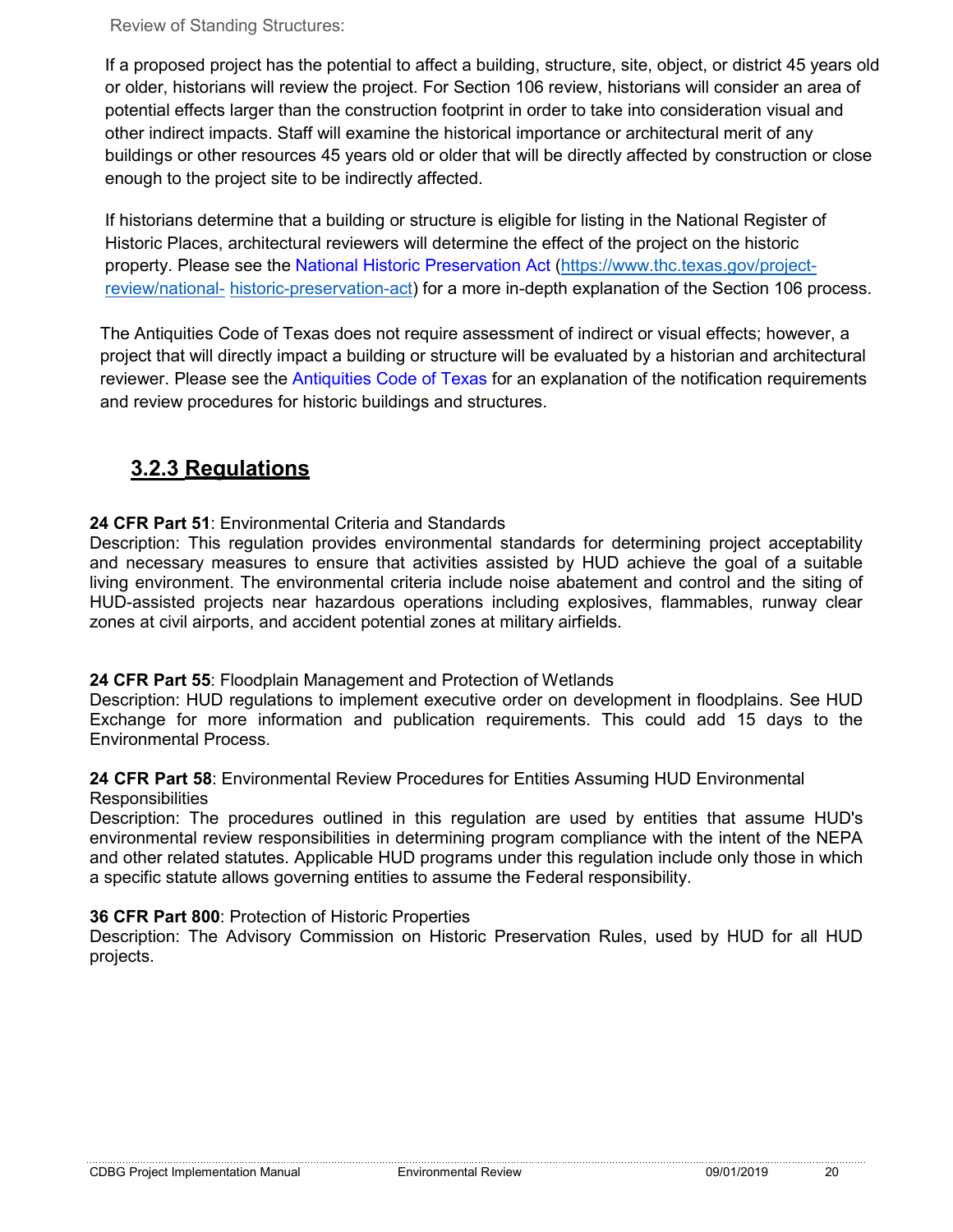#### **3.2.4 Links to Resources**

• **24 CFR 58** - ENVIRONMENTAL REVIEW PROCEDURES FOR ENTITIES ASSUMING HUD ENVIRONMENTAL RESPONSIBILITIES

[http://www.ecfr.gov/cgi-bin/text](http://www.ecfr.gov/cgi-bin/text-idx?SID=fdd22c2693de6b6c3efcdc8abfedae04&mc=true&node=pt24.1.58&rgn=div5)[idx?SID=fdd22c2693de6b6c3efcdc8abfedae04&mc=true&node=pt24.1.58&rgn=div5](http://www.ecfr.gov/cgi-bin/text-idx?SID=fdd22c2693de6b6c3efcdc8abfedae04&mc=true&node=pt24.1.58&rgn=div5)

• HUD Exchange

<https://www.hudexchange.info/programs/environmental-review/>

• Determine Level of Review: See HUD Exchange:

<https://www.hudexchange.info/onecpd/assets/File/Basically-CDBG-State-Chapter-11-Environmental-Review.pdf>

• Complete Checklists: See HUD Exchange

<https://www.hudexchange.info/programs/environmental-review/federal-related-laws-and-authorities/>

- Historic Preservation Requirements/SHPO a Historic Preservation Notice: <https://www.thc.texas.gov/etrac-system>and [https://www.thc.texas.gov](https://www.thc.texas.gov/)
	- Historic Preservation Requirements/Tribal Consultation in Projects that are Reviewed under 24 CFR Part 58:

<https://www.onecpd.info/resources/documents/Notice-CPD-12-006-Tribal-Consultation-Under-24-Cfr-Part-58.pdf>

- Summary of Levels of Environmental Review and Documentation Required in ERR **– See-Exhibit 1**
- Website for cleanups and hazardous materials –

<http://www2.epa.gov/cleanups/cleanups-my-community>

- Endangered Species U.S. Fish and Wildlife:<https://ecos.fws.gov/ipac/>
- Request For Release Of Funds (RROF)

[https://www.hudexchange.info/resource/2338/hud-form-701515-request-release-funds-](https://www.hudexchange.info/resource/2338/hud-form-701515-request-release-funds-certification/)

#### [certification/](https://www.hudexchange.info/resource/2338/hud-form-701515-request-release-funds-certification/)

#### **4.0 SUBMITTAL TO THE HEROS SYSTEM and REQUEST FOR RELEASE OF FUNDS/AUTHORITY TO USE GRANT FUNDS**

- **A.** Overview
	- HUD's Environmental Review Online System (HEROS) is the online system for developing, documenting, and managing environmental reviews.

The intent of the HEROS System is to increase transparency of environmental reviews by posting them on the HUD Exchange for public review. Environmental assessments and categorically excluded projects completed through HEROS are posted online during public comment periods and archived for a year after completion.

#### **B.** Submitting to HEROS

• Once all the above Federal Regulations, and all National, State, and Local Requirements have been determined, addressed, and completed, and prior to submittal of the Finding of No Significant Impact and Request for Release of Funds, the consultant is expected to submit all documentation into the HEROS system and assign the review to the Environmental Officer associated with the project.